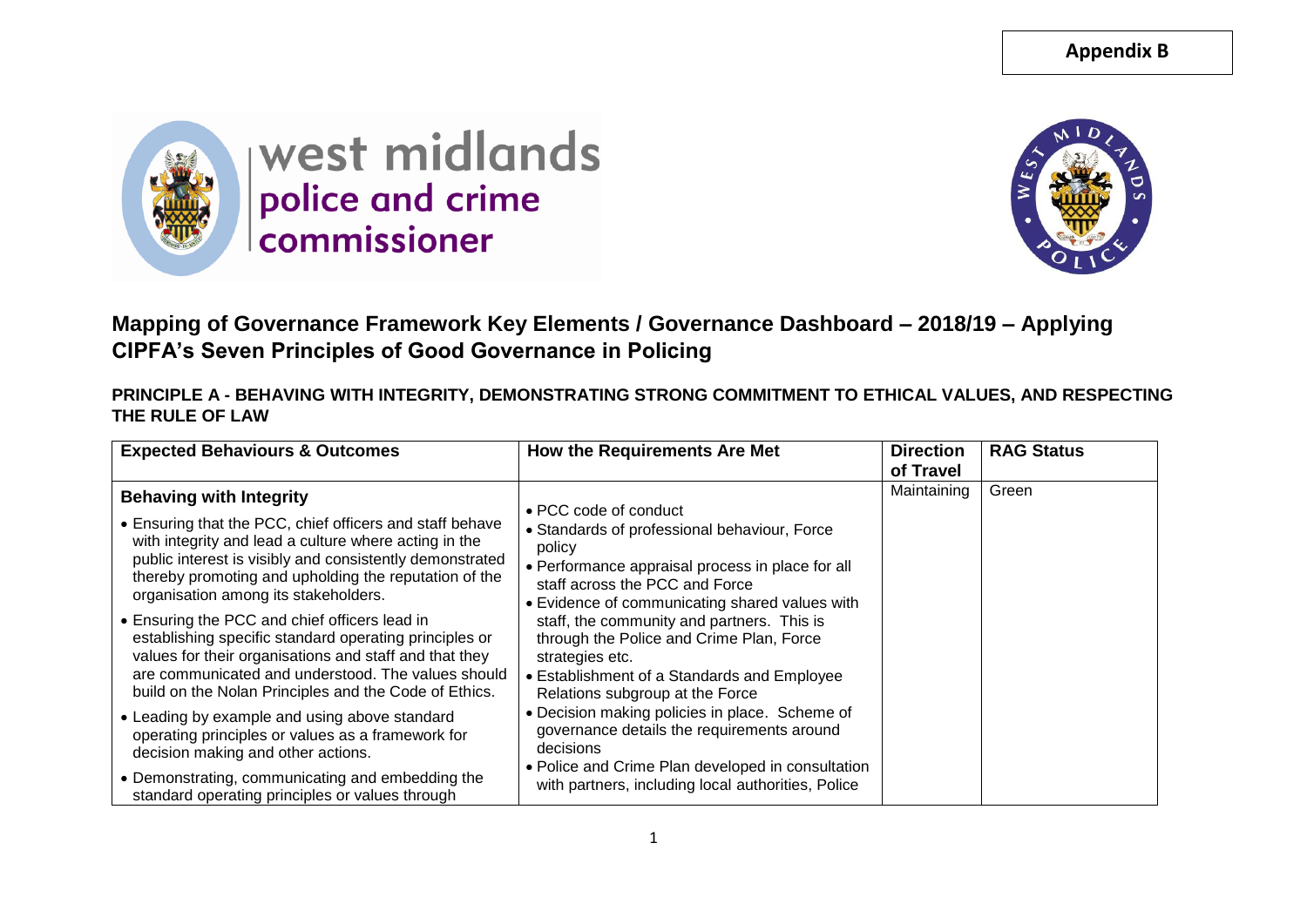| appropriate policies and processes which are reviewed | and Crime Panel. Police and Crime Plan the           |  |
|-------------------------------------------------------|------------------------------------------------------|--|
| on a regular basis to ensure that they are operating  | driver for decisions.                                |  |
| effectively.                                          | • The HMICFRS 2018/19 police effectiveness,          |  |
|                                                       | efficiency and legitimacy programme (PEEL)           |  |
|                                                       | assessments rated the Force good across the 3        |  |
|                                                       | areas.                                               |  |
|                                                       | • Based on the Crime Data Integrity re-inspection    |  |
|                                                       | in 2018 HMICFRS have concerns about the              |  |
|                                                       | Force failing to record a significant number of      |  |
|                                                       | reported violence and sexual offences. A robust      |  |
|                                                       | improvement plan is in place which is being          |  |
|                                                       | managed through force governance. Internal           |  |
|                                                       | Audit are reviewing the implementation of the        |  |
|                                                       | plan in 2019/20.                                     |  |
|                                                       | • Professional Standards Dept, reports to            |  |
|                                                       | Strategic Police and Crime Board and Joint Audit     |  |
|                                                       | Committee on fraud and corruption                    |  |
|                                                       | • Anti-fraud and corruption policy reviewed          |  |
|                                                       | regularly and communicated with board and            |  |
|                                                       | Force Executive Team                                 |  |
|                                                       | • Co-operation with the National Fraud Initiative    |  |
|                                                       | • Up-to-date register of interests for PCC, chief    |  |
|                                                       | officers and their respective staff. In addition the |  |
|                                                       | Force maintains a Business Interest Register         |  |
|                                                       | • There is up to date lists register of gifts and    |  |
|                                                       | hospitality across the Force and PCC                 |  |
|                                                       | • There are Whistleblowing and Confidential          |  |
|                                                       | reporting policies in place and protect individuals  |  |
|                                                       | raising concerns. These are well understood          |  |
|                                                       | and communicated across the organisation             |  |
|                                                       | • The Force's People Deal                            |  |
|                                                       | • Force and PCC have a complaints policy in          |  |
|                                                       | place. Force complaints are monitored and            |  |
|                                                       | reported against through performance reports to      |  |
|                                                       | Force Executive Team and PCC's Board. Also           |  |
|                                                       | complaints reported and monitored to West            |  |
|                                                       | Midlands Police and Crime Panel                      |  |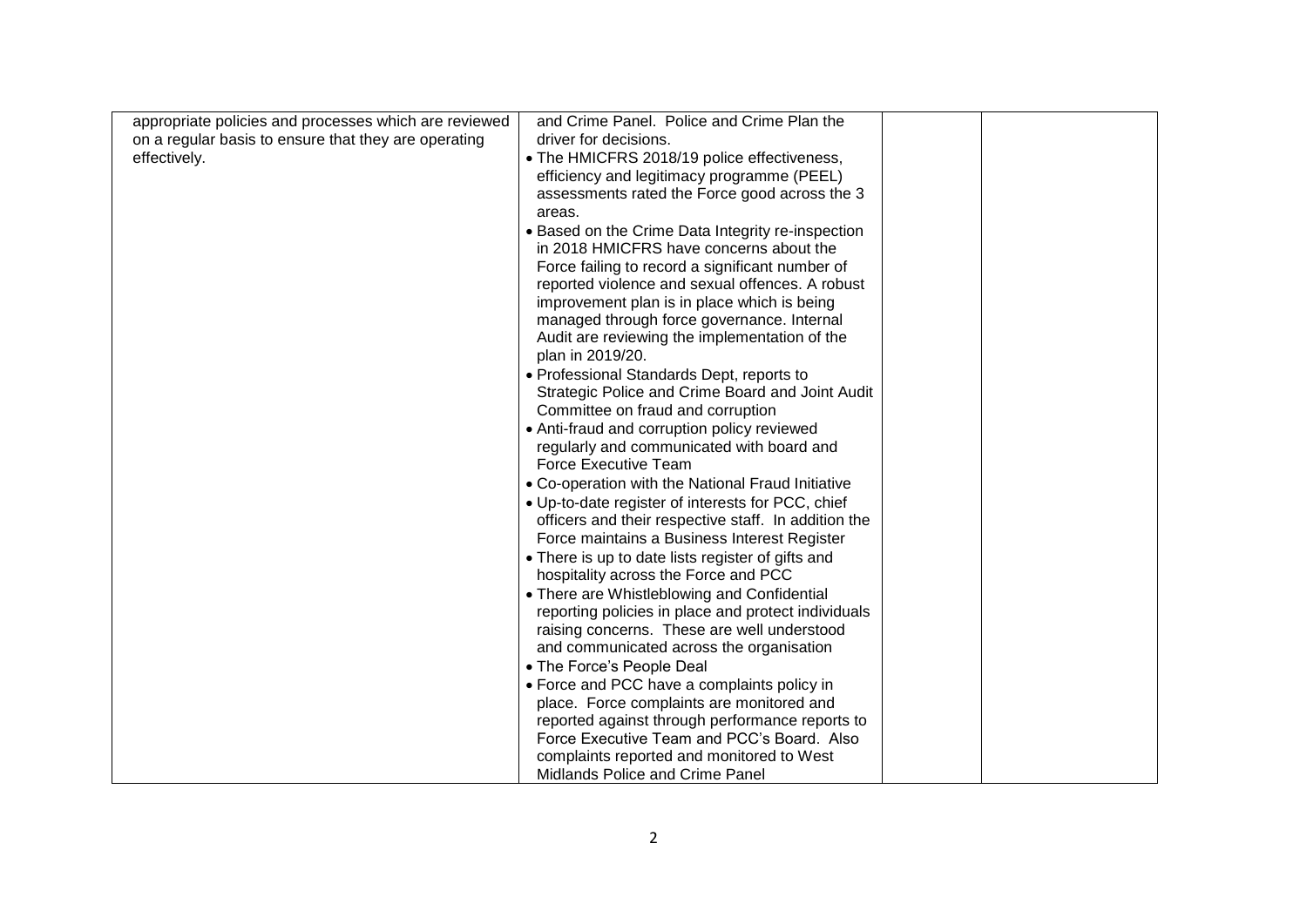|                                                                                                                                                                                                                                                                                                                                                                                                                                                                                                                                                                                                                                                           | • There is evidence of changes/improvements as<br>a result of complaints received and acted upon<br>• There are policies and procedures in place<br>across the organisations setting out the<br>expectations for staff to meet the required<br>standards<br>• Engaging and supporting the work of the Police<br>and Crime Panel<br>• The expectations the organisations place on<br>suppliers is set out in tender and contract<br>documentation                                                                                                                                                                                                                                                                                                                                                                              |             |       |
|-----------------------------------------------------------------------------------------------------------------------------------------------------------------------------------------------------------------------------------------------------------------------------------------------------------------------------------------------------------------------------------------------------------------------------------------------------------------------------------------------------------------------------------------------------------------------------------------------------------------------------------------------------------|-------------------------------------------------------------------------------------------------------------------------------------------------------------------------------------------------------------------------------------------------------------------------------------------------------------------------------------------------------------------------------------------------------------------------------------------------------------------------------------------------------------------------------------------------------------------------------------------------------------------------------------------------------------------------------------------------------------------------------------------------------------------------------------------------------------------------------|-------------|-------|
| Demonstrating strong commitment to ethical<br>values<br>Seeking to understand, monitor and maintain the<br>organisation's ethical performance.<br>Underpinning personal behaviour with ethical values<br>$\bullet$<br>and ensuring they permeate all aspects of the<br>organisation's culture and operation.<br>Developing and maintaining robust policies and<br>$\bullet$<br>procedures which place emphasis on agreed ethical<br>values.<br>Ensuring that external providers of services on<br>$\bullet$<br>behalf of the organisation are required to act with<br>integrity and in compliance with ethical standards<br>expected by the organisation. | . Policy in place for declaring interests for board<br>members, police officers and staff.<br>• Code of conduct in operation<br>• Professional standards monitoring<br>• The standards of professional behaviour also<br>reflect relevant principles enshrined in the<br>European Convention on Human Rights and the<br>Council of Europe Code of Police Ethics.<br>• Major PCC decisions consults with Board<br>members<br>• The policies and procedures of the organisation<br>set out the expectations to meet the required<br>standards<br>• Procurement strategy in place and was revised<br>in 2017. The strategy includes requirements<br>relating to Social Value<br>• Social Value Portal introduced to monitor and<br>report on achievement of social value<br>• Appraisal approach includes expected<br>behaviours | Maintaining | Green |
| Respecting the rule of law<br>• Ensuring the PCC, chief officers and staff<br>demonstrate a strong commitment to the rule of law<br>as well as adhering to relevant laws and regulations.                                                                                                                                                                                                                                                                                                                                                                                                                                                                 | • Police and Crime Plan in place following<br>extensive consultation<br>• Policies reviewed on an ongoing basis and kept<br>up to date<br>• Scheme of governance up to date                                                                                                                                                                                                                                                                                                                                                                                                                                                                                                                                                                                                                                                   | Maintaining | Green |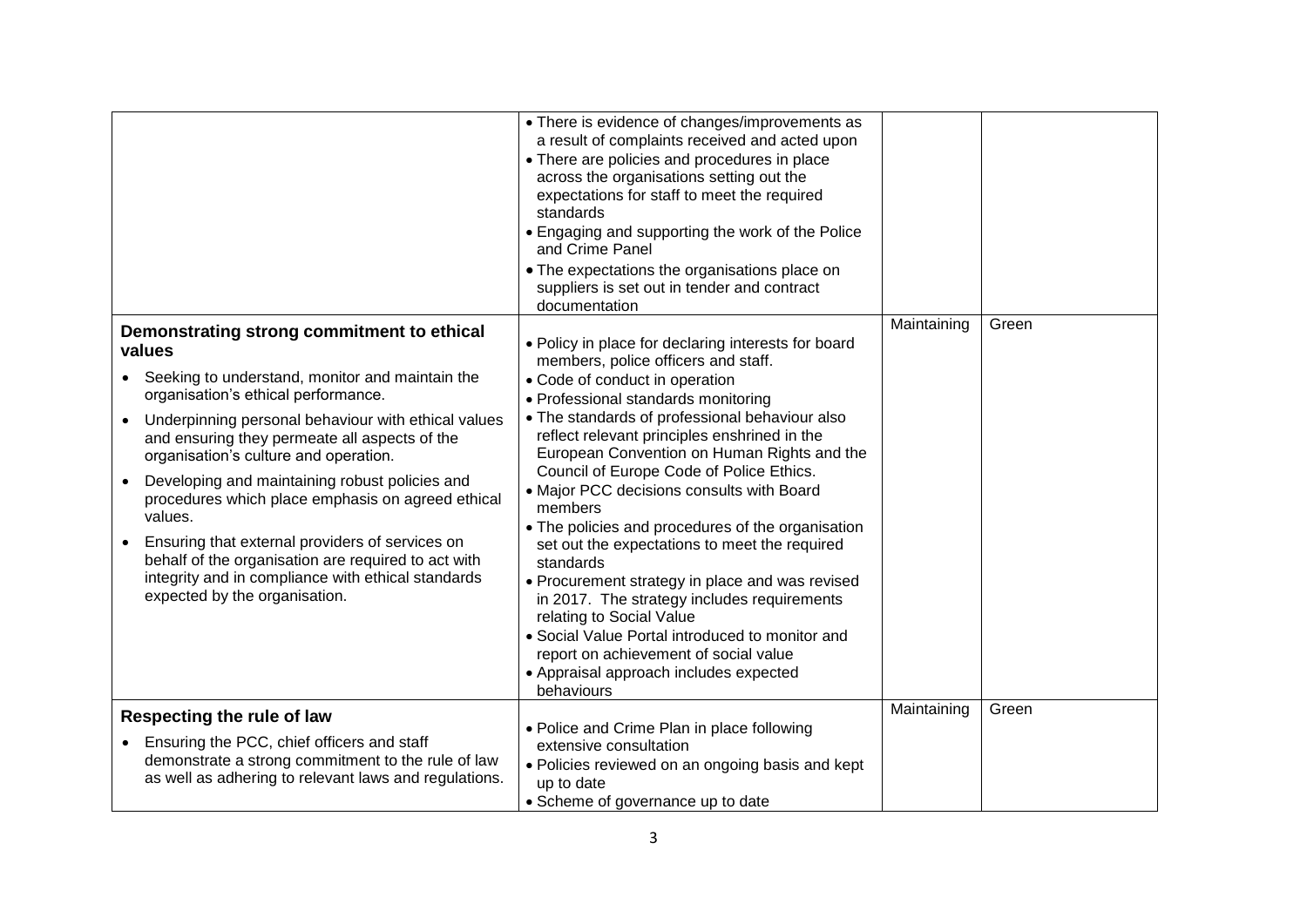| • Creating the conditions to ensure that statutory chief<br>officers, other key post holders and (where<br>appropriate) statutory committees are able to fulfil<br>their responsibilities in accordance with best<br>practice.<br>• Striving to use full powers for the benefit of citizens,<br>communities and other stakeholders.<br>Dealing with breaches of legal and regulatory | • Compliance with CIPFA statements of the role of<br>statutory finance officers<br>• Compliance with CIPFA's guidance on police<br>audit committees<br>• Effective anti-fraud and corruption policies<br>• Internal Audit function, delivery of a risk based<br>plan<br>• Legal implications considered as part of decision |  |
|--------------------------------------------------------------------------------------------------------------------------------------------------------------------------------------------------------------------------------------------------------------------------------------------------------------------------------------------------------------------------------------|-----------------------------------------------------------------------------------------------------------------------------------------------------------------------------------------------------------------------------------------------------------------------------------------------------------------------------|--|
| provisions effectively.<br>Ensuring corruption and misuse of power are dealt<br>with effectively.                                                                                                                                                                                                                                                                                    | making process<br>• Anti-corruption unit with the Force's Professional<br><b>Standards Department</b><br>• Oversight of Fraud and Corruption by the Joint<br><b>Audit Committee</b>                                                                                                                                         |  |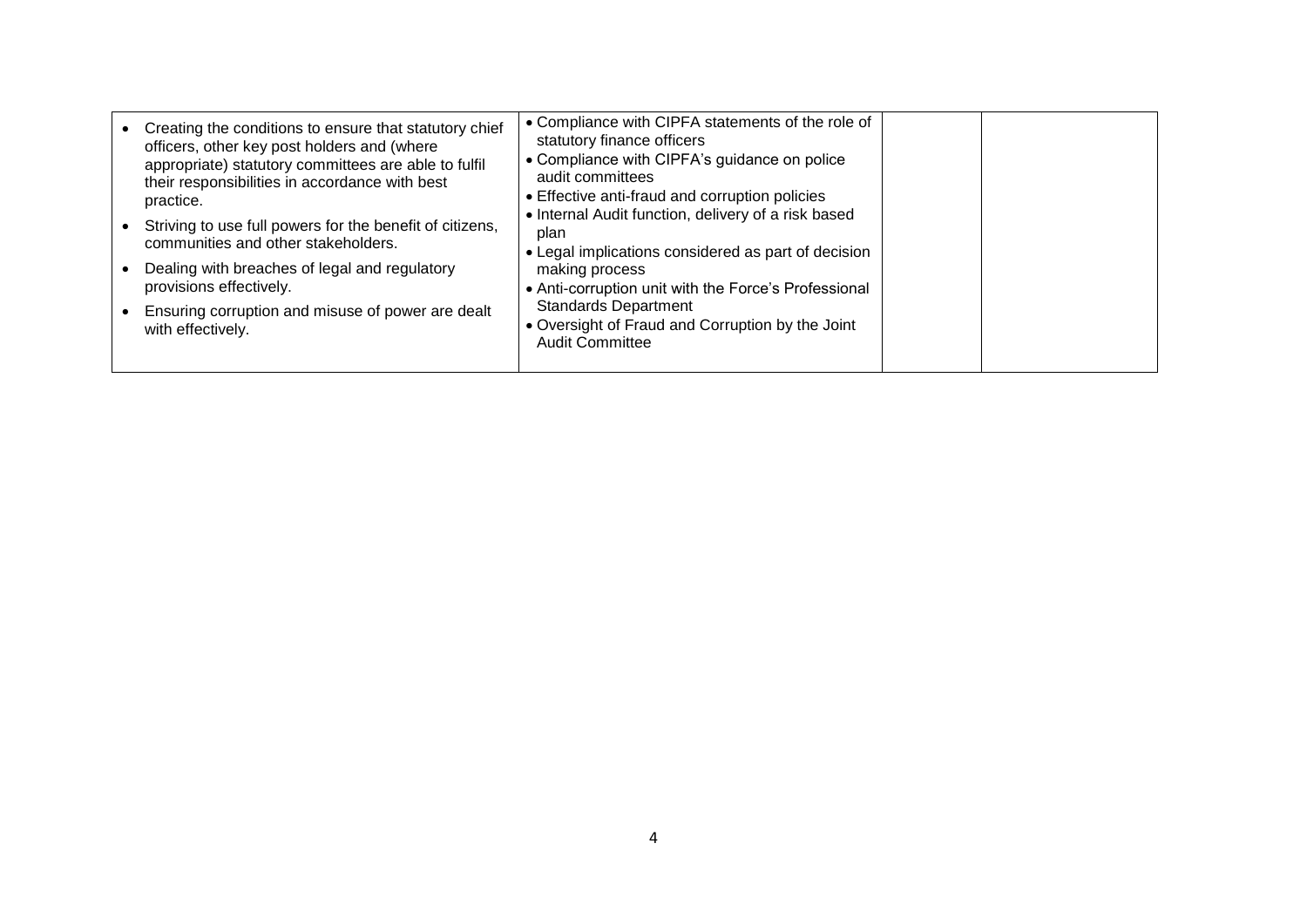### **PRINCIPLE B - ENSURING OPENNESS AND COMPREHENSIVE STAKEHOLDER ENGAGEMENT**

| <b>Expected Behaviours &amp; Outcomes</b>                                                                                                                                                                                       | <b>How the Requirements Are Met</b>                                                                                                                                         | <b>Direction</b><br>of Travel | <b>RAG Status</b> |
|---------------------------------------------------------------------------------------------------------------------------------------------------------------------------------------------------------------------------------|-----------------------------------------------------------------------------------------------------------------------------------------------------------------------------|-------------------------------|-------------------|
| <b>Openness</b>                                                                                                                                                                                                                 | • Annual report produced                                                                                                                                                    | Maintaining                   | Green             |
| • Ensuring that the PCC, chief officers and staff behave                                                                                                                                                                        | • Up to date publication scheme                                                                                                                                             |                               |                   |
| with integrity and lead a culture where acting in the                                                                                                                                                                           | • Precept leaflet produced                                                                                                                                                  |                               |                   |
| public interest is visibly and consistently demonstrated<br>thereby promoting and upholding the reputation of the<br>organisation among its stakeholders.                                                                       | • Effect PCC website and Force website revised<br>and improved                                                                                                              |                               |                   |
| • Ensuring the PCC and chief officers lead in                                                                                                                                                                                   | • Record of PCC decisions published on website                                                                                                                              |                               |                   |
| establishing specific standard operating principles or<br>values for their organisations and staff and that they<br>are communicated and understood. The values should<br>build on the Nolan Principles and the Code of Ethics. | • Established PCC processes and procedures for<br>decisions in relation to grant funding activity<br>(including victims fund etc.). This includes<br>publication on website |                               |                   |
| • Leading by example and using above standard<br>operating principles or values as a framework for                                                                                                                              | • Strategic Police and Crime Board meetings<br>published with live webcasting                                                                                               |                               |                   |
| decision making and other actions.<br>• Demonstrating, communicating and embedding the                                                                                                                                          | • PCC decision making policy published on<br>website                                                                                                                        |                               |                   |
| standard operating principles or values through<br>appropriate policies and processes which are reviewed                                                                                                                        | • Reports include legal and financial comments                                                                                                                              |                               |                   |
| on a regular basis to ensure that they are operating<br>effectively.                                                                                                                                                            | • Decision making reports produced for PCC<br>decisions                                                                                                                     |                               |                   |
|                                                                                                                                                                                                                                 | • Workplan for Strategic Police and Crime Board                                                                                                                             |                               |                   |
|                                                                                                                                                                                                                                 | • Precept survey undertaken                                                                                                                                                 |                               |                   |
|                                                                                                                                                                                                                                 | • Active Citizens programme                                                                                                                                                 |                               |                   |
|                                                                                                                                                                                                                                 | • Cybercrime survey                                                                                                                                                         |                               |                   |
|                                                                                                                                                                                                                                 | • Ability to access police services online, including<br>the reporting certain crimes via the Force's<br>website                                                            |                               |                   |
|                                                                                                                                                                                                                                 | • Extensive use of Body Worn Video across the<br>Force                                                                                                                      |                               |                   |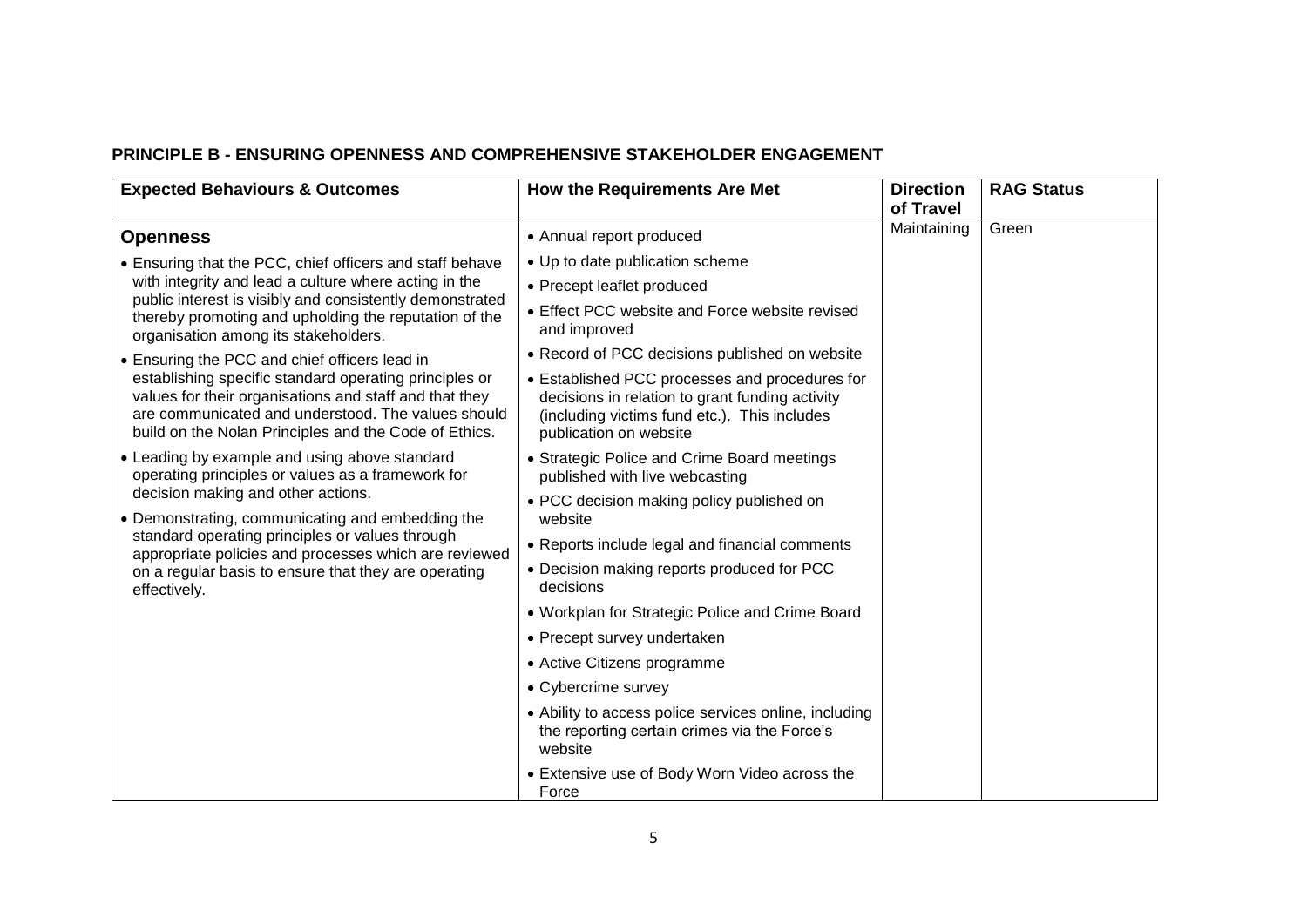| <b>Engaging comprehensively with</b><br>institutional stakeholders                                                                                                                                      | • Communication strategy for the PCC and Force<br>developed and implemented                                                                   | Maintaining | Green |
|---------------------------------------------------------------------------------------------------------------------------------------------------------------------------------------------------------|-----------------------------------------------------------------------------------------------------------------------------------------------|-------------|-------|
| • Effectively engaging with institutional stakeholders to<br>ensure that the purpose, objectives and intended                                                                                           | • Collaborations agreements in place with<br>neighbouring PCCs                                                                                |             |       |
| outcomes for each stakeholder relationship are clear                                                                                                                                                    | • Operation of Local Criminal Justice Board                                                                                                   |             |       |
| so that outcomes are achieved successfully and<br>sustainably.                                                                                                                                          | • Collaboration with the West Midlands Combined<br>Authority                                                                                  |             |       |
| • Developing formal and informal partnerships to allow<br>for resources to be used more efficiently and<br>outcomes achieved more effectively.                                                          | • Partnerships developed for particular priorities<br>for example gangs and violence                                                          |             |       |
| • Ensuring that partnerships, including collaborations,<br>are based on trust, a shared commitment to change,<br>and a culture which promotes and accepts challenge                                     | • Community Safety partnerships both with the 7<br>local authorities and the creation of a West<br>Midlands wide Community Safety partnership |             |       |
| among partners and that the added value of                                                                                                                                                              | • Leading on national procurement initiatives                                                                                                 |             |       |
| partnership working is explicit.                                                                                                                                                                        | • Police and Crime Panel                                                                                                                      |             |       |
|                                                                                                                                                                                                         |                                                                                                                                               |             |       |
| <b>Engaging with individual citizens and</b>                                                                                                                                                            |                                                                                                                                               | Maintaining | Green |
| service users                                                                                                                                                                                           | • Record of public consultations                                                                                                              |             |       |
| • Establishing a clear policy about the type of issues on<br>which the organisation will meaningfully consult with,                                                                                     | • Community safety plans developed in line with<br>the police and crime plan                                                                  |             |       |
| or involve, individual communities, citizens, service<br>users and other stakeholders to ensure that a service<br>(or other) provision is contributing towards the<br>achievement of intended outcomes. | • Police and PCC attendance at local community<br>safety partnership forums to understand issues<br>at a local level                          |             |       |
| • Ensuring that communication methods are effective                                                                                                                                                     | • Policing strategic assessment                                                                                                               |             |       |
| and that the PCC and officers are clear about their                                                                                                                                                     | • Police and Crime Plan                                                                                                                       |             |       |
| roles with regard to community engagement.                                                                                                                                                              | • Force's Ambition Plan                                                                                                                       |             |       |
| • Encouraging, collecting and evaluating the views and<br>experiences of communities, citizens, service users                                                                                           | • Medium Term Financial Plan                                                                                                                  |             |       |
| and organisations of different backgrounds including                                                                                                                                                    | • Recognition of the strategic policing requirement                                                                                           |             |       |
| reference to future needs.                                                                                                                                                                              | • Active Citizen Programme, including Street                                                                                                  |             |       |
| • Implementing effective feedback mechanisms for<br>those consultees in order to demonstrate how their<br>views have been taken into account.                                                           | Watch and volunteer programme                                                                                                                 |             |       |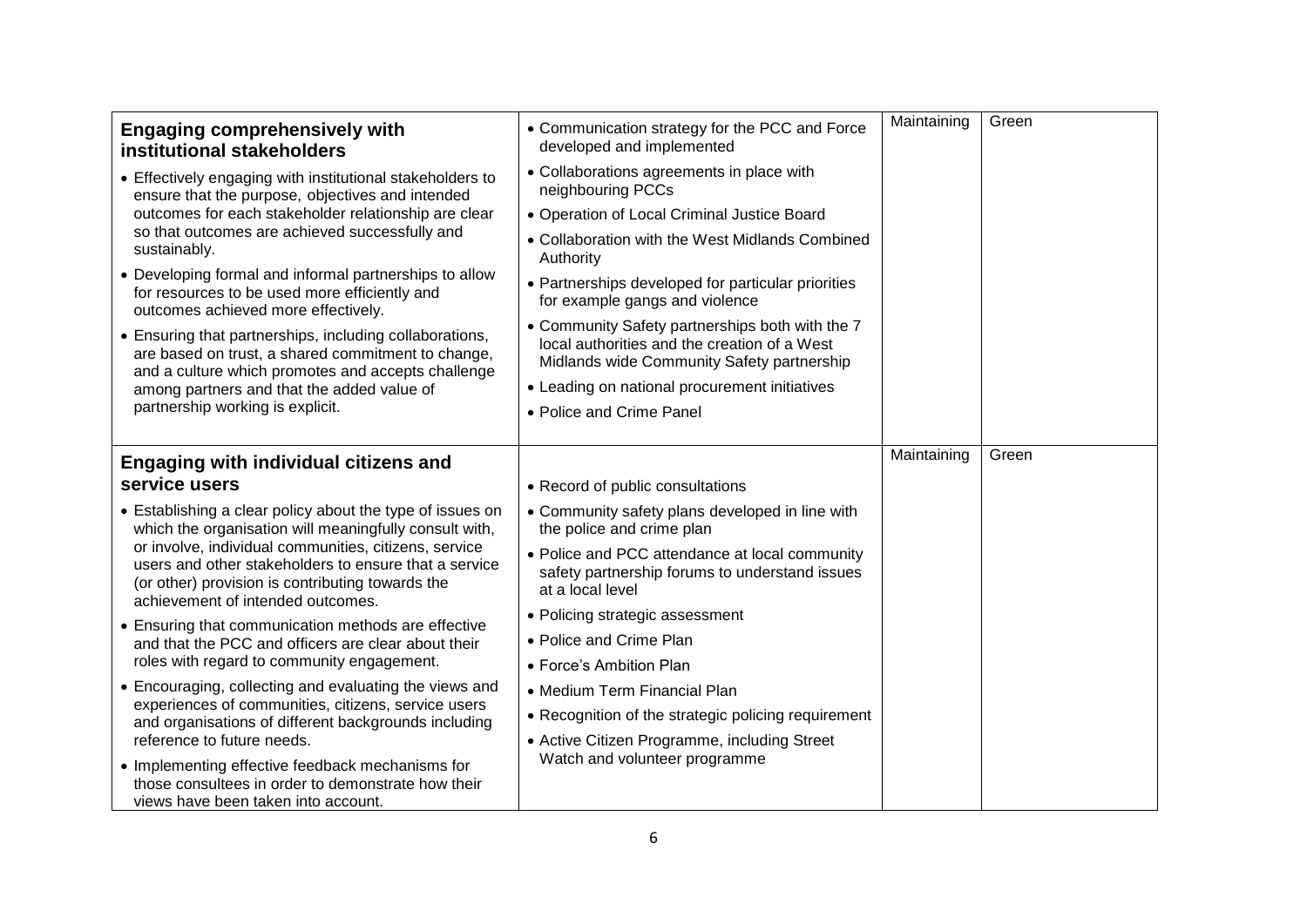| • Balancing feedback from more active stakeholder<br>groups with other stakeholder groups to ensure<br>inclusivity. |  |  |
|---------------------------------------------------------------------------------------------------------------------|--|--|
| $\vert \bullet$ Taking account of the interests of future generations of $\vert$<br>taxpayers and service users.    |  |  |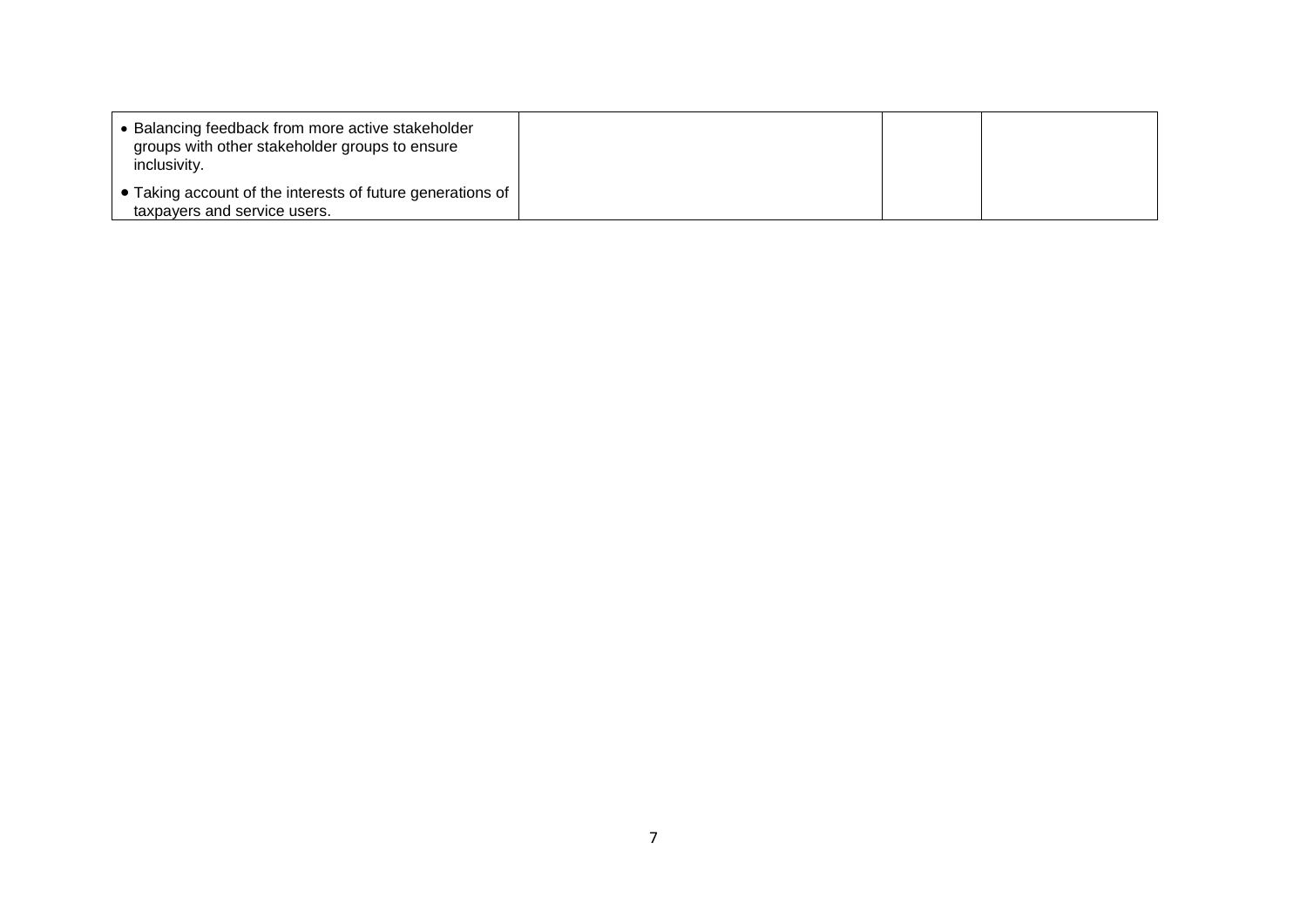# **PRINCIPLE C: DEFINING OUTCOMES IN TERMS OF SUSTAINABLE ECONOMIC, SOCIAL AND ENVIRONMENTAL BENEFITS**

| <b>Expected Behaviours &amp; Outcomes</b>                                                                                                                                                                                                                                                                                                                                                                                                                                                                                                                                                                                                                                                                                                                                                                                                                                                                                                                                           | <b>How the Requirements Are Met</b>                                                                                                                                                                                                                                                                                                                                                                                                                                                                                                                                                                                                                                                                                                                                                                         | <b>Direction</b><br>of Travel | <b>RAG Status</b> |
|-------------------------------------------------------------------------------------------------------------------------------------------------------------------------------------------------------------------------------------------------------------------------------------------------------------------------------------------------------------------------------------------------------------------------------------------------------------------------------------------------------------------------------------------------------------------------------------------------------------------------------------------------------------------------------------------------------------------------------------------------------------------------------------------------------------------------------------------------------------------------------------------------------------------------------------------------------------------------------------|-------------------------------------------------------------------------------------------------------------------------------------------------------------------------------------------------------------------------------------------------------------------------------------------------------------------------------------------------------------------------------------------------------------------------------------------------------------------------------------------------------------------------------------------------------------------------------------------------------------------------------------------------------------------------------------------------------------------------------------------------------------------------------------------------------------|-------------------------------|-------------------|
| <b>Defining outcomes</b><br>Having a clear vision - an agreed formal statement<br>of the organisation's purpose and intended outcomes<br>containing appropriate performance indicators which<br>provides the basis for the organisation's overall<br>strategy, planning and other decisions.<br>Specifying the intended impact on, or changes for,<br>stakeholders including individual citizens and service<br>users. It could be immediately or over the course of a<br>year or longer.<br>Delivering defined outcomes on a sustainable basis<br>within the resources that will be available, while<br>recognising that changing and unforeseen demands<br>will place additional pressure on financial resources.<br>Identifying and managing risks to the achievement of<br>outcomes as part of delivering goods and services.<br>Managing expectations effectively with regard to<br>$\bullet$<br>determining priorities and making the best use of the<br>resources available. | Police and crime plan used as a basis for<br>planning<br>Community engagement and involvement in<br>$\bullet$<br>the development of the service plan<br>Police and Crime Plan delivery plan, linked to<br>workplan<br>Chief Constables ambition and delivery plan<br>Chief Constables vision document<br>$\bullet$<br>Progress reports against police and crime plan<br>Performance reports considered by the<br>$\bullet$<br>Commissioner's board<br>Established performance measures and report<br>$\bullet$<br>regularly<br>Medium term financial plan<br>$\bullet$<br>Strategic policing requirement<br>$\bullet$<br>Acting on HMICFRS assessments and<br>$\bullet$<br>recommendations. Recommendation tracker<br>in place<br>Established risk management strategy and<br>$\bullet$<br>monitor of risks | Maintaining                   | Green             |
| Sustainable economic, social and<br>environmental benefits<br>Considering and balancing the combined economic,<br>$\bullet$<br>social and environmental impact of policies, plans<br>and decisions when taking decisions about services.                                                                                                                                                                                                                                                                                                                                                                                                                                                                                                                                                                                                                                                                                                                                            | Capital programme aligned to WMP2020<br>$\bullet$<br>transformation programme<br>Information and briefings provided to PCC to<br>$\bullet$<br>enable effective briefings<br>Record of decisions made<br>$\bullet$<br>WMP2020 governance arrangements<br>including appropriate gateways, outline                                                                                                                                                                                                                                                                                                                                                                                                                                                                                                             | Maintaining                   | Green             |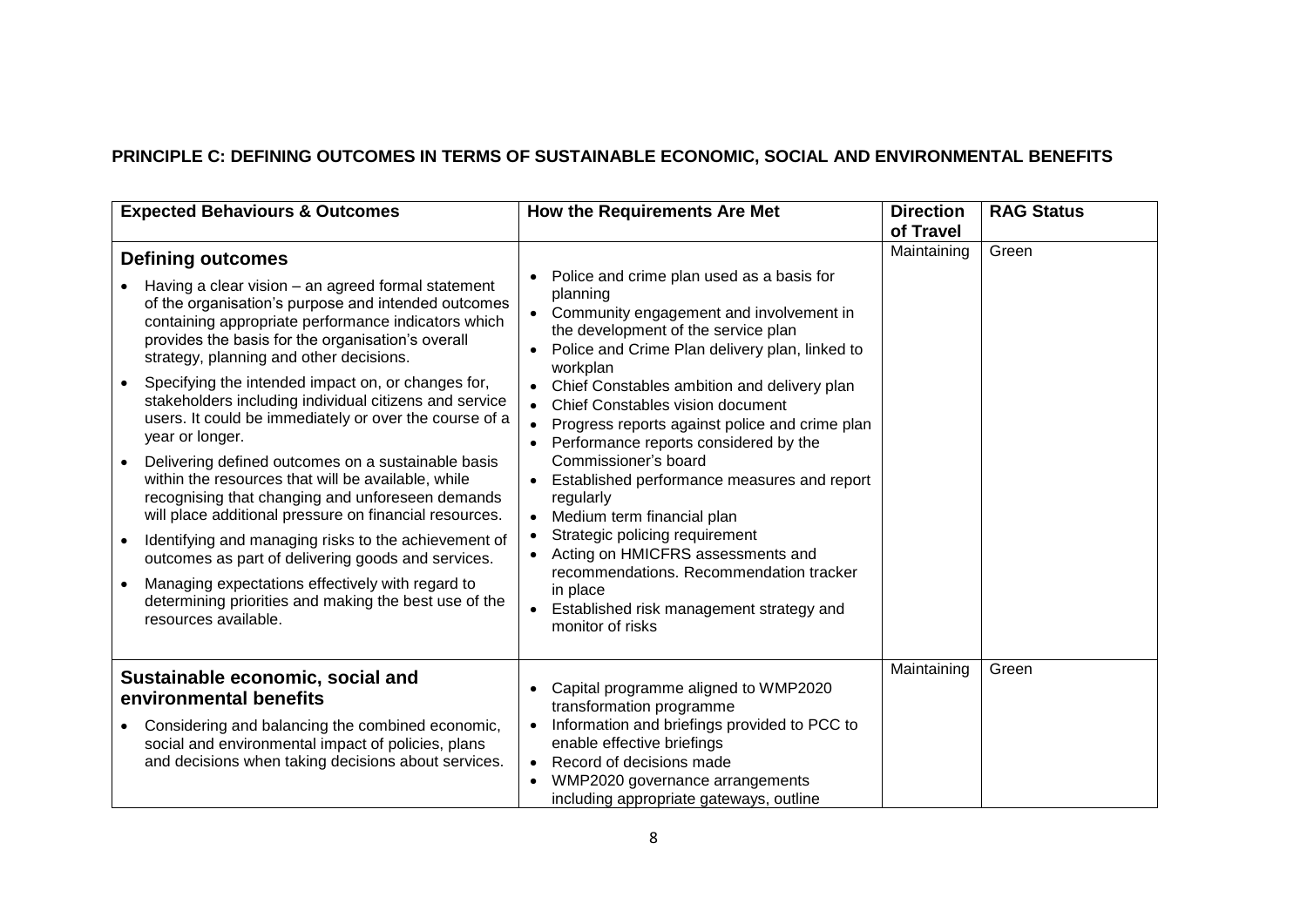| • Taking a longer term view with regard to decision<br>making, taking account of risk and acting<br>transparently where there are potential conflicts<br>between the PCC and the chief officer's intended<br>outcomes and short term factors such as the political<br>cycle or financial constraints | business case, detailed business cases and<br>other gateways where necessary<br>PCC economic strategy<br>Joint procurement strategy including<br>requirements relating to social value<br>Development of environmental policy and<br>creation of post |  |
|------------------------------------------------------------------------------------------------------------------------------------------------------------------------------------------------------------------------------------------------------------------------------------------------------|-------------------------------------------------------------------------------------------------------------------------------------------------------------------------------------------------------------------------------------------------------|--|
| • Ensuring fair access to services.                                                                                                                                                                                                                                                                  |                                                                                                                                                                                                                                                       |  |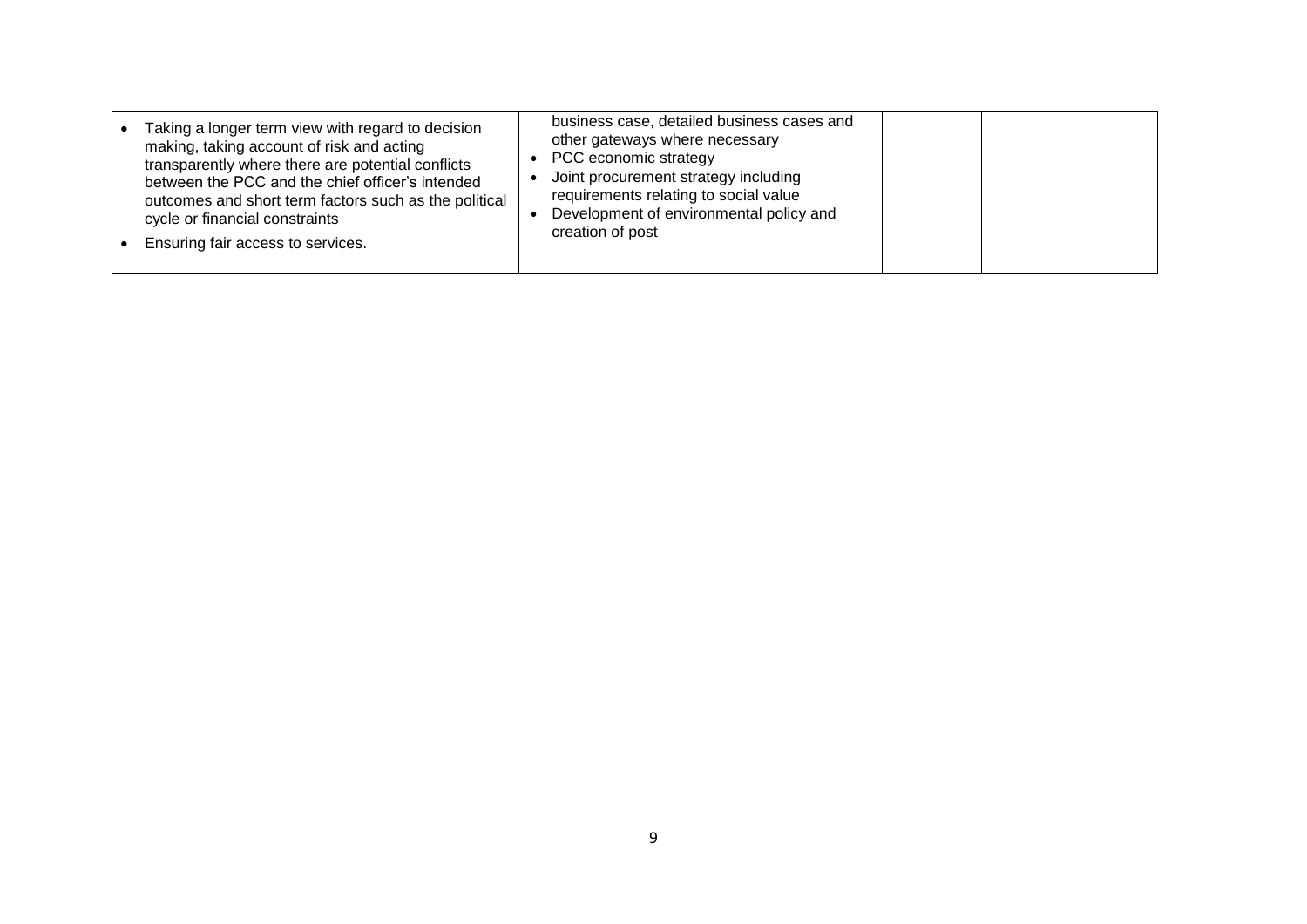|                        | FRINGIFLE D. DETERMINING THE INTERVENTIONS NEGESSART TO OFTIMISE THE AGHIEVEMIENT OF THE INTENDED OUTGOMI<br><b>Expected Behaviours &amp; Outcomes</b>                                                                                                                                                                                                                                                                                                                                                                                                                                                                                                                    | <b>How the Requirements Are Met</b>                                                                                                                                                                                                                                                                                                      | <b>Direction</b><br>of Travel | <b>RAG Status</b> |
|------------------------|---------------------------------------------------------------------------------------------------------------------------------------------------------------------------------------------------------------------------------------------------------------------------------------------------------------------------------------------------------------------------------------------------------------------------------------------------------------------------------------------------------------------------------------------------------------------------------------------------------------------------------------------------------------------------|------------------------------------------------------------------------------------------------------------------------------------------------------------------------------------------------------------------------------------------------------------------------------------------------------------------------------------------|-------------------------------|-------------------|
|                        | <b>Determining interventions</b><br>Ensuring that decision makers receive objective and<br>rigorous analysis of a variety of options indicating<br>how intended outcomes would be achieved and<br>including the risks associated with those options.<br>Therefore ensuring that best value is achieved<br>however services are provided.<br>Considering feedback from citizens and service<br>users when making decisions about service<br>improvements, or where services are no longer<br>required, in order to prioritise competing demands<br>within limited resources available including people,<br>skills, land and assets, and bearing in mind future<br>impacts. | Decision making framework in place<br>Framework of corporate governance in place<br>WMP2020 change programme agreed<br>information requirements in place for project<br>sign off and commencement<br>• Scheme of delegation sets out the<br>requirements around appropriate authorisation<br>• Formal recording of decisions takes place | Maintaining                   | Green             |
|                        | <b>Planning interventions</b><br>Establishing and implementing robust planning and<br>control cycles that cover strategic and operational<br>plans, priorities and targets.<br>Engaging with internal and external stakeholders in<br>determining how services and other courses of                                                                                                                                                                                                                                                                                                                                                                                       | Medium term financial plan in the process of<br>being updated<br>• Annual financial strategy<br>Plans in the place across the Force and PCC.<br>This is for specific priorities within the police<br>and crime plan                                                                                                                      | Maintaining                   | Green             |
| $\bullet$<br>$\bullet$ | action should be planned and delivered.<br>Considering and monitoring risks facing each partner<br>when working collaboratively, including shared risks.<br>Ensuring arrangements are flexible and agile so that<br>the mechanisms for delivering outputs can be                                                                                                                                                                                                                                                                                                                                                                                                          | Performance reports highlight areas where<br>corrective action is necessary. These areas<br>are followed up and reported on<br>• Performance targets are detailed in the police<br>and crime plan<br>Risk and Organisational Learning Board                                                                                              |                               |                   |
| $\bullet$              | adapted to changing circumstances.<br>Establishing appropriate performance measures as<br>part of the planning process in order to assess and                                                                                                                                                                                                                                                                                                                                                                                                                                                                                                                             | established by the Force<br>Communication and engagement strategies<br>developed for sub plans that reflect the nature<br>of the initiative                                                                                                                                                                                              |                               |                   |

## **PRINCIPLE D: DETERMINING THE INTERVENTIONS NECESSARY TO OPTIMISE THE ACHIEVEMENT OF THE INTENDED OUTCOMES**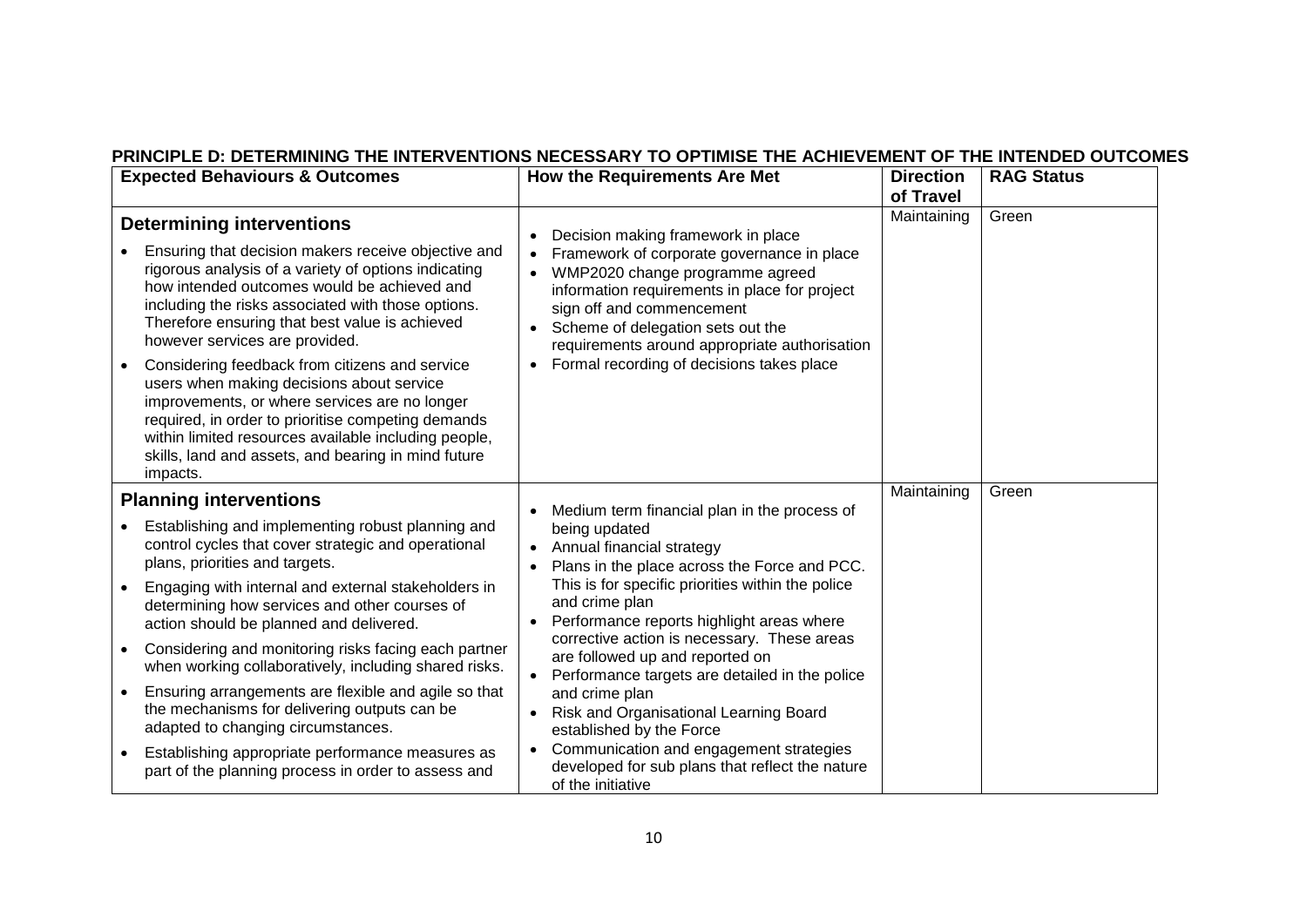| $\bullet$<br>$\bullet$ | inform how the performance of the services and<br>projects is to be measured.<br>Ensuring capacity exists to generate the information<br>required to review service quality regularly.<br>Preparing budgets in accordance with government<br>funding announcements, organisational objectives,<br>strategies and the medium term financial plan.<br>Informing medium and long term resource planning<br>by drawing up realistic estimates of revenue and<br>capital expenditure, together with estimates of grant,<br>precept, and other income streams, aimed at<br>developing a sustainable funding strategy. | $\bullet$ | Budgets are aligned to specific priorities<br>Risk strategy in place and the management of<br>risk is aligned to the strategy<br>The Force's arrangement for planning future<br>demand. This was rated by HMICFRS as<br>outstanding in their recent inspection. |             |       |
|------------------------|-----------------------------------------------------------------------------------------------------------------------------------------------------------------------------------------------------------------------------------------------------------------------------------------------------------------------------------------------------------------------------------------------------------------------------------------------------------------------------------------------------------------------------------------------------------------------------------------------------------------|-----------|-----------------------------------------------------------------------------------------------------------------------------------------------------------------------------------------------------------------------------------------------------------------|-------------|-------|
|                        | <b>Optimising achievement of intended</b><br>outcomes                                                                                                                                                                                                                                                                                                                                                                                                                                                                                                                                                           |           | Medium term financial plan and annual budget<br>aligned to police and crime plan and other                                                                                                                                                                      | Maintaining | Green |
|                        | Ensuring the medium term financial strategy<br>integrates and trades off service priorities,<br>affordability, and other resource constraints.                                                                                                                                                                                                                                                                                                                                                                                                                                                                  |           | strategies<br>Invest to save proposals developed to achieve<br>the priorities of the police and crime plan                                                                                                                                                      |             |       |
|                        | Ensuring that the budgeting process is all inclusive,<br>taking into account the full cost of operations over<br>the medium and longer term.                                                                                                                                                                                                                                                                                                                                                                                                                                                                    |           | Evidence available of results; for example<br>investment in police officers, decision around<br><b>Police Community Support Officers</b>                                                                                                                        |             |       |
|                        | Ensuring the medium term financial strategy sets the<br>context for ongoing decisions on significant delivery<br>issues or responses to changes in the external                                                                                                                                                                                                                                                                                                                                                                                                                                                 | $\bullet$ | Scheme of delegations in place<br>Medium Term Financial Plan is discussed at<br>Police and Crime Panel                                                                                                                                                          |             |       |
|                        | environment that may arise during the budgetary<br>period in order for the outcomes to be achieved while<br>optimising resource usage.                                                                                                                                                                                                                                                                                                                                                                                                                                                                          |           | Surveys completed by residents relating to<br>activities of the Force                                                                                                                                                                                           |             |       |
|                        | Ensuring the achievement of 'social value' through<br>service planning and commissioning.                                                                                                                                                                                                                                                                                                                                                                                                                                                                                                                       |           | Strategic policing requirement and strategic<br>assessment completed and presented to<br><b>Strategic Policing and Crime Board</b>                                                                                                                              |             |       |
|                        |                                                                                                                                                                                                                                                                                                                                                                                                                                                                                                                                                                                                                 |           | Updated procurement strategy includes social<br>value. Also work ongoing to embed social<br>value further                                                                                                                                                       |             |       |
|                        |                                                                                                                                                                                                                                                                                                                                                                                                                                                                                                                                                                                                                 |           | Each district has a CSP plan. Attendance by<br>force and PCC representatives                                                                                                                                                                                    |             |       |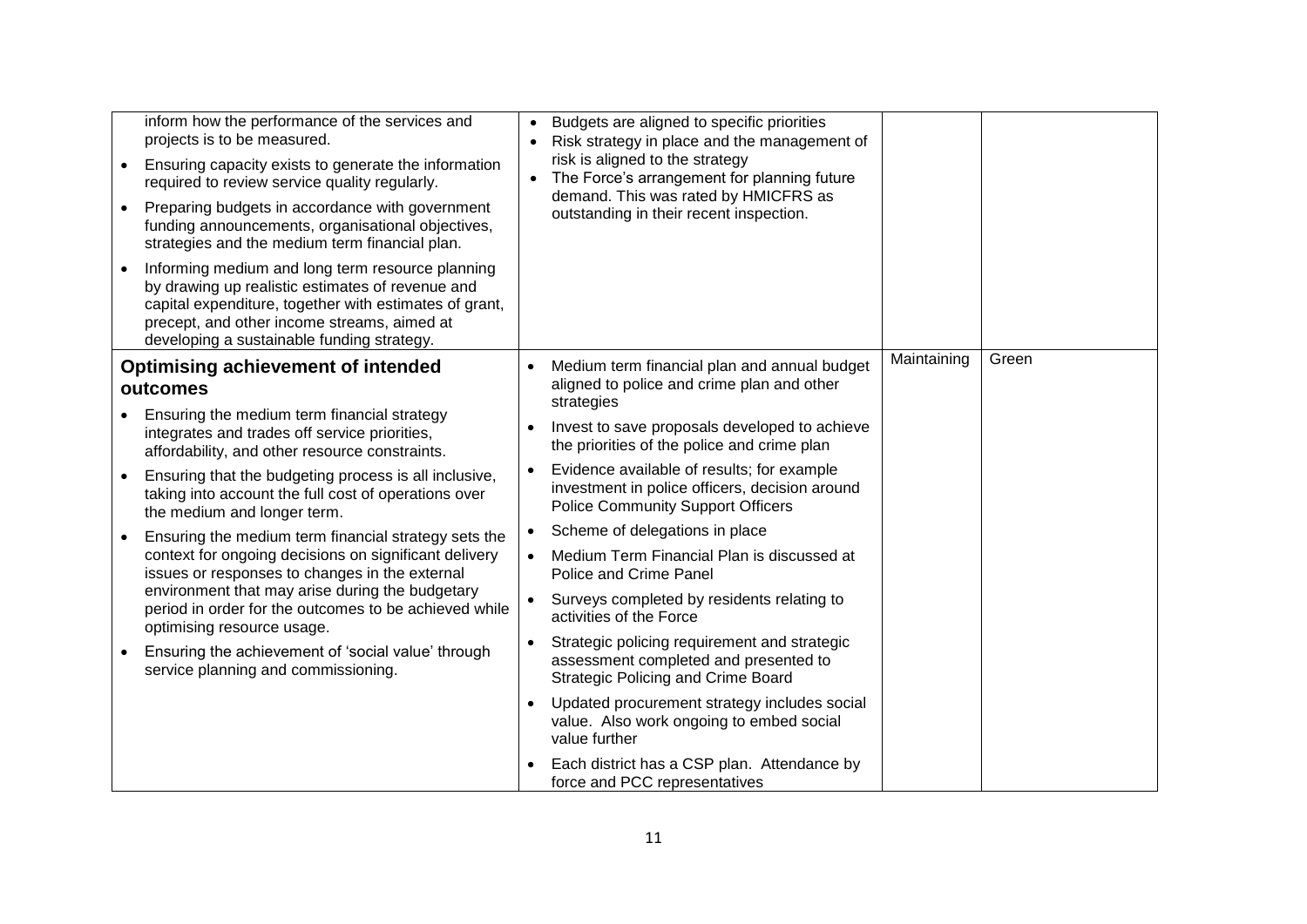### **PRINCIPLE E: DEVELOPING THE ENTITY'S CAPACITY, INCLUDING THE CAPABILITY OF ITS LEADERSHIP AND THE INDIVIDUALS WITHIN IT**

| <b>Expected Behaviours &amp; Outcomes</b>                                                                                                                                                                | <b>How the Requirements Are Met</b>                                                                                                                                            | <b>Direction</b><br>of Travel | <b>RAG Status</b> |
|----------------------------------------------------------------------------------------------------------------------------------------------------------------------------------------------------------|--------------------------------------------------------------------------------------------------------------------------------------------------------------------------------|-------------------------------|-------------------|
| Developing the entity's capacity                                                                                                                                                                         | Workforce plan in place and being developed<br>further                                                                                                                         | Maintaining                   | Amber             |
| Reviewing operations, performance and asset<br>management on a regular basis to ensure their<br>continuing effectiveness.                                                                                | Recruitment of additional officers and staff<br>taking place                                                                                                                   |                               |                   |
| Improving resource use through appropriate<br>application of techniques such as benchmarking and<br>other options in order to determine how policing<br>resources are allocated so that defined outcomes | The HMICFRS 2018/19 police effectiveness,<br>efficiency and legitimacy programme (PEEL)<br>assessments rated the Force good across the<br>3 areas.                             |                               |                   |
| are achieved effectively and efficiently.<br>Recognising and promoting the benefits of<br>$\bullet$<br>collaborative working where added value can be<br>achieved through partnerships.                  | Based on the Crime Data Integrity re-<br>inspection in 2018 HMICFRS have concerns<br>about the Force failing to record a significant<br>number of reported violence and sexual |                               |                   |
| Developing and maintaining an effective workforce<br>plan to enhance the strategic allocation of resources.                                                                                              | offences. A robust improvement plan is in<br>place which is being managed through force<br>governance                                                                          |                               |                   |
|                                                                                                                                                                                                          | WMP2020 has introduced significant change<br>with Transition State 1 introduced from<br>November 2016. External and internal<br>assurance work was undertaken                  |                               |                   |
|                                                                                                                                                                                                          | <b>WMP2020 Blue Print and Target Operating</b><br>Model (TOM), review of TOM                                                                                                   |                               |                   |
|                                                                                                                                                                                                          | Knowledge transfer arrangements in place<br>$\bullet$                                                                                                                          |                               |                   |
|                                                                                                                                                                                                          | Project being undertaken by Force on change<br>programme beyond 2020                                                                                                           |                               |                   |
|                                                                                                                                                                                                          | Performance monitoring of operations and<br>activities ongoing                                                                                                                 |                               |                   |
|                                                                                                                                                                                                          | Collaboration arrangements in place with<br>neighbouring forces for significant services<br>areas                                                                              |                               |                   |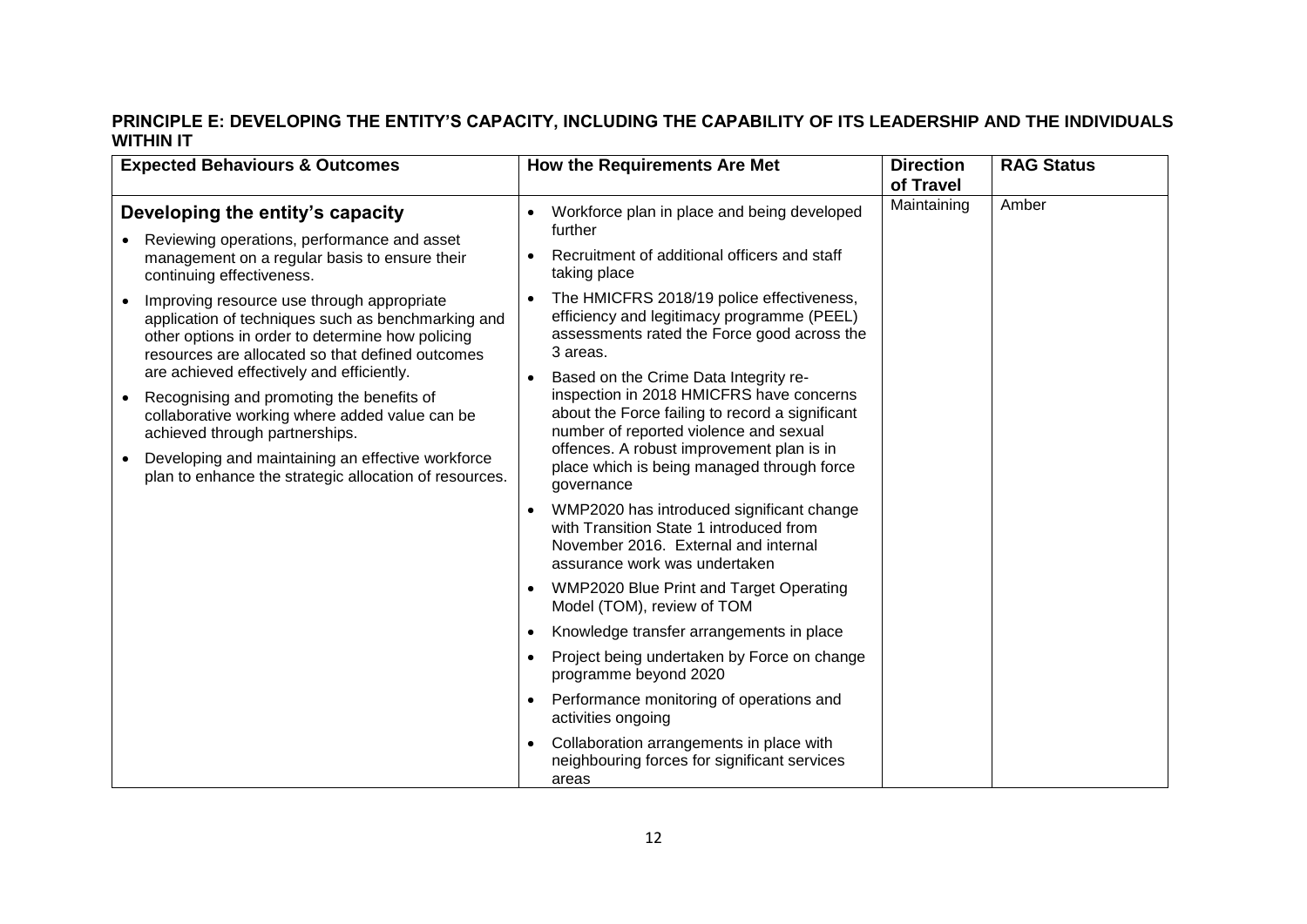|                                                                                                                                                                                                                                                                                                                                                                                                                                                                      | Review and challenge of value for money<br>$\bullet$<br>indicators by Joint Audit Committee<br>Increased investment in Human Resources<br>$\bullet$<br>function<br>Partnership approach to sharing assets<br>$\bullet$<br>Arrangements in place to respond quickly to<br>request additional funding |             |       |
|----------------------------------------------------------------------------------------------------------------------------------------------------------------------------------------------------------------------------------------------------------------------------------------------------------------------------------------------------------------------------------------------------------------------------------------------------------------------|-----------------------------------------------------------------------------------------------------------------------------------------------------------------------------------------------------------------------------------------------------------------------------------------------------|-------------|-------|
| Developing the capability of the entity's<br>leadership and other individuals<br>• Developing protocols to ensure that elected and<br>appointed leaders negotiate their respective roles<br>early on in the relationship and that a shared<br>understanding of roles and objectives is maintained.<br>Publishing a statement that specifies the types of                                                                                                             | Job descriptions in place<br>$\bullet$<br>PCC, Chief Executive and Chief Constable<br>have established communication processes in<br>place<br>Scheme of governance in place across both<br>corporations that is reviewed annually<br>Respective roles clearly defined<br>$\bullet$                  | Maintaining | Green |
| decisions delegated and those reserved for the<br>collective decision making of the governing body.<br>Ensuring the PCC and chief officers have clearly<br>defined and distinctive leadership roles within a<br>structure whereby the chief officers lead by<br>implementing strategy and managing the delivery of<br>services and other outputs set by the PCC and/or<br>chief constable, and each provides a check and<br>balance for each other's responsibility. | Staff appraisals process in place that identifies<br>training requirements<br>Staff appraisal includes review of staff<br>performance<br>Investment in the People and Organisational<br>Development department<br><b>Strategic Policing and Crime Board</b><br>Register of interests                |             |       |
| Developing the capabilities of the PCC and chief<br>officers to achieve effective shared leadership where<br>appropriate, and to enable the organisation to<br>respond successfully to changing legal and policy<br>demands as well as economic, political and<br>environmental changes and risks.                                                                                                                                                                   | The website of the PCC and Force are<br>reviewed for effectiveness. Force website was<br>relaunched 2017 to and includes additional<br>functionality.<br>Staff survey regularly completed                                                                                                           |             |       |
| Ensuring the PCC, chief officers and staff receive<br>appropriate induction tailored to their role and that<br>ongoing training and development matching<br>individual and organisational requirements is<br>available and encouraged.                                                                                                                                                                                                                               | Briefings undertaken for prospective<br>candidates<br>Induction processes<br>$\bullet$<br>People Deal                                                                                                                                                                                               |             |       |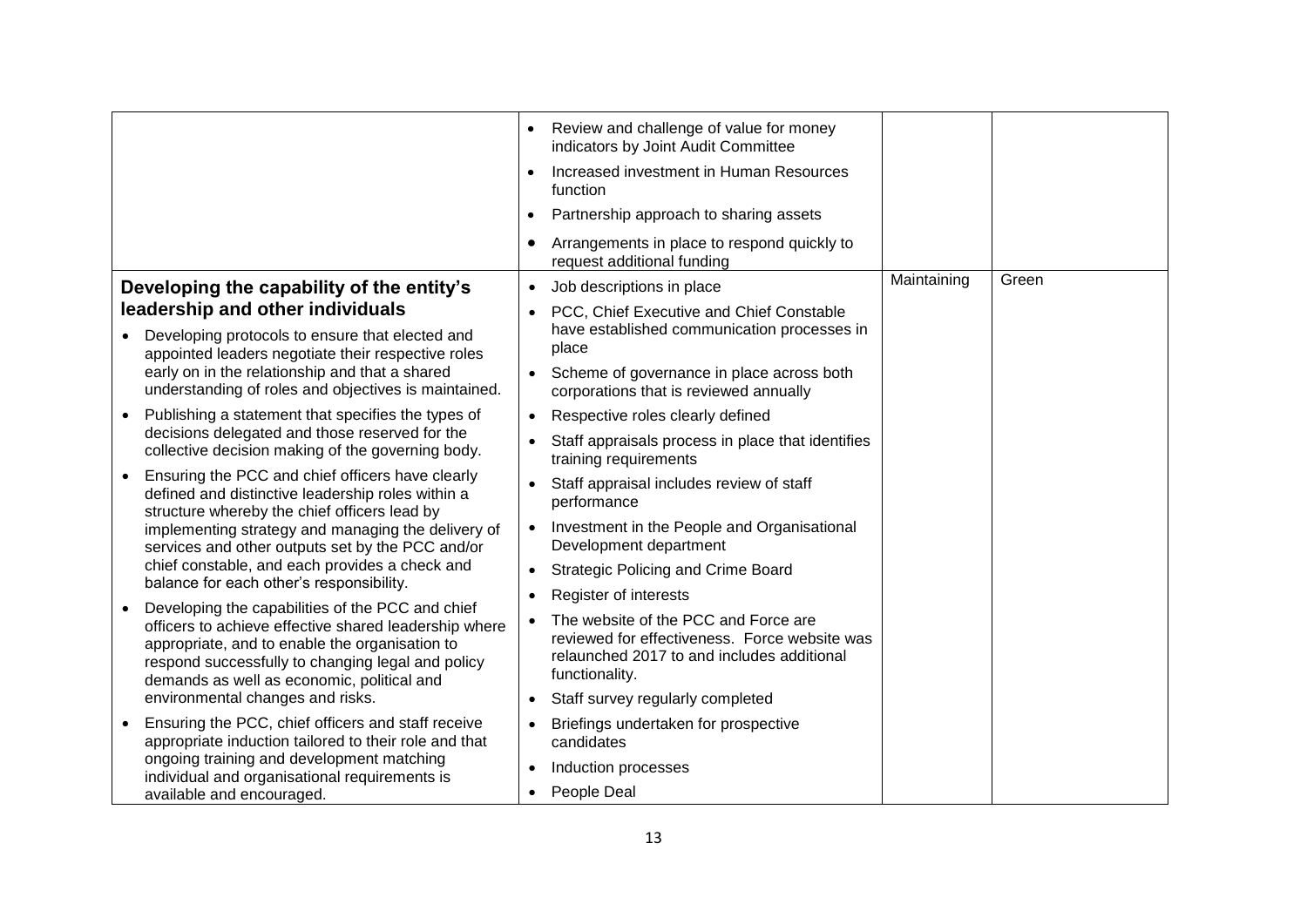|  | Ensuring that the PCC, chief officers and staff have<br>the appropriate skills, knowledge, resources and<br>support to fulfil their roles and responsibilities and<br>ensuring that they are able to update their<br>knowledge on a continuing basis. | Health and wellbeing agenda<br>$\bullet$             |  |
|--|-------------------------------------------------------------------------------------------------------------------------------------------------------------------------------------------------------------------------------------------------------|------------------------------------------------------|--|
|  |                                                                                                                                                                                                                                                       | The Chief Constables roadshows<br>$\bullet$          |  |
|  |                                                                                                                                                                                                                                                       | Leadership programmes and events across<br>the Force |  |
|  | Ensuring personal, organisation and system-wide<br>development through shared learning, including<br>lessons learnt from governance failures both internal<br>and external.                                                                           | Working with academic partners                       |  |
|  | Ensuring the PCC is independent of management<br>and free from relationships that would materially<br>interfere with its role.                                                                                                                        |                                                      |  |
|  | The OPCC, in conjunction with the force, should<br>ensure that appropriate information is available for<br>potential PCC candidates.                                                                                                                  |                                                      |  |
|  | Taking steps to consider the leadership's own<br>effectiveness and ensuring leaders are open to<br>constructive feedback from peer review and<br>inspections.                                                                                         |                                                      |  |
|  | Holding staff to account through regular performance<br>reviews which take account of training or<br>development needs.                                                                                                                               |                                                      |  |
|  | Ensuring arrangements are in place to maintain the<br>health and wellbeing of the workforce and support<br>individuals in maintaining their own physical and<br>mental wellbeing.                                                                     |                                                      |  |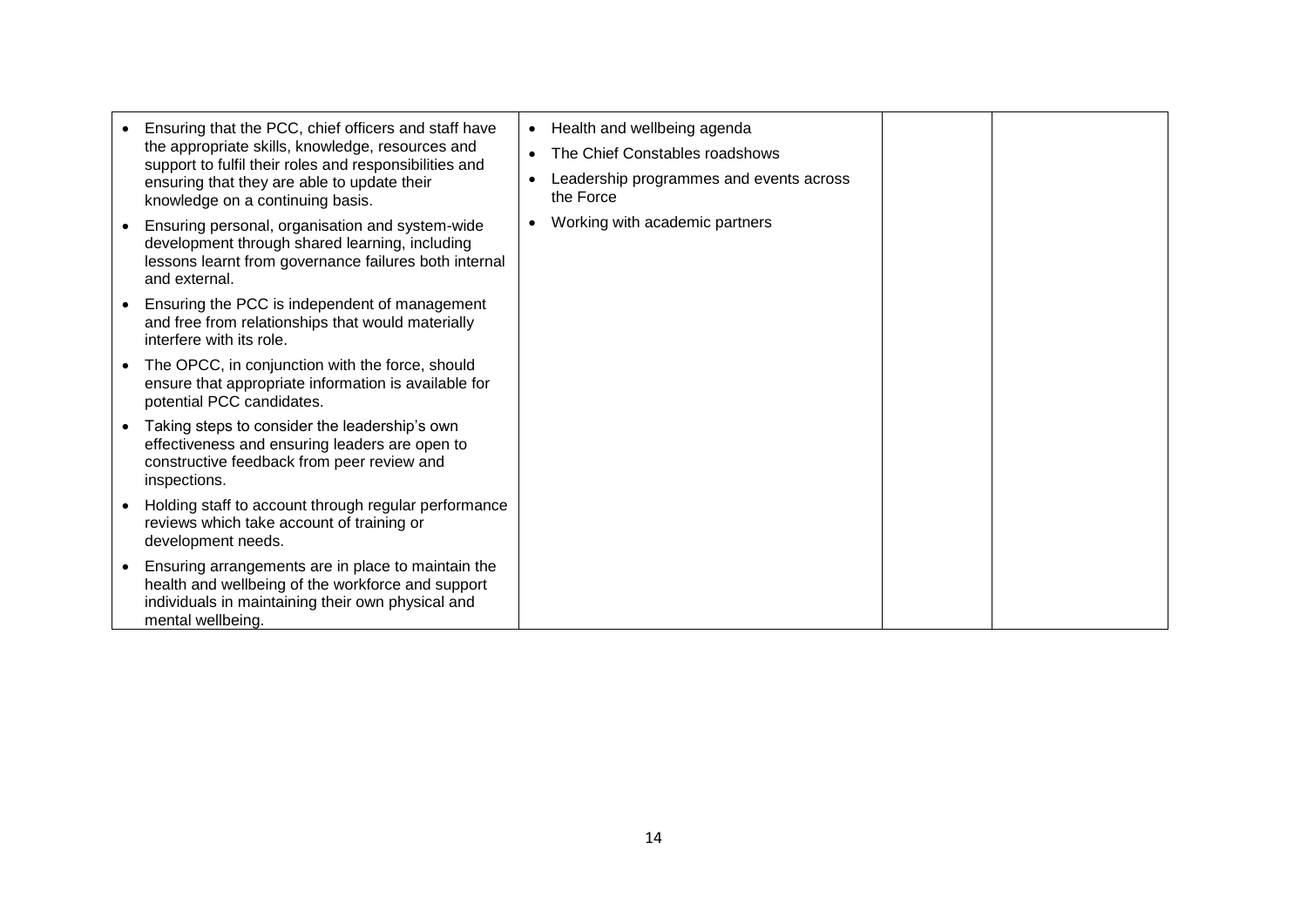#### **PRINCIPLE F: MANAGING RISKS AND PERFORMANCE THROUGH ROBUST INTERNAL CONTROL AND STRONG PUBLIC FINANCIAL MANAGEMENT**

| <b>Expected Behaviours &amp; Outcomes</b>                                                                                                                                                                                                                                                                                                                                                                                                                                                                                            | <b>How the Requirements Are Met</b>                                                                                                                                                                                                                                                                                                                                                        | <b>Direction</b><br>of Travel | <b>RAG Status</b> |
|--------------------------------------------------------------------------------------------------------------------------------------------------------------------------------------------------------------------------------------------------------------------------------------------------------------------------------------------------------------------------------------------------------------------------------------------------------------------------------------------------------------------------------------|--------------------------------------------------------------------------------------------------------------------------------------------------------------------------------------------------------------------------------------------------------------------------------------------------------------------------------------------------------------------------------------------|-------------------------------|-------------------|
| <b>Managing risk</b>                                                                                                                                                                                                                                                                                                                                                                                                                                                                                                                 |                                                                                                                                                                                                                                                                                                                                                                                            | Maintaining                   | Green             |
| Recognising that risk management is an integral part<br>of all activities and must be regarded as a<br>continuous process.<br>Implementing robust and integrated risk<br>management arrangements and ensuring that they<br>are working effectively.<br>Ensuring that responsibilities for managing individual<br>risks are clearly allocated.<br>Ensuring that the organisation is risk aware and that<br>its risk appetite is defined and communicated clearly                                                                      | Approved risk strategies in place<br>Risks managed through agreed risk processes<br>Risk registers reviewed on a regular basis<br>Risk strategy and registers scrutinised by<br><b>Audit Committee</b><br>Business continuity plans in place<br>Forces revised approach to risk management<br>WMP2020 programme risk framework                                                             |                               |                   |
| to those responsible for making decisions.<br><b>Managing performance</b>                                                                                                                                                                                                                                                                                                                                                                                                                                                            |                                                                                                                                                                                                                                                                                                                                                                                            | Maintaining                   | Green             |
| Monitoring service delivery effectively including<br>planning, specification, execution and independent<br>post implementation review.<br>Making decisions based on relevant, clear, objective<br>analysis and advice, pointing out the implications<br>and risks inherent in the organisation's financial,<br>social and environmental position and outlook.<br>Ensuring an effective scrutiny or oversight function is<br>in place which encourages constructive challenge<br>and debate on policies and objectives before, during | Oversight and ownership by PCC and/or chief<br>officers of the performance of organisations<br>Regular performance reports to Strategic<br>Police and Crime Board<br>Regular reporting to the independent audit<br>committee<br>Publication of relevant reports from the force<br>to the PCC, supported by minutes of public<br>forums attended by both the PCC and the<br>chief constable |                               |                   |
| and after decisions are made thereby enhancing the<br>organisation's performance and that of any<br>organisation for which it is responsible.                                                                                                                                                                                                                                                                                                                                                                                        | Reports and minutes of the force chief officer<br>board or equivalent<br>Performance management systems, targets<br>and reports                                                                                                                                                                                                                                                            |                               |                   |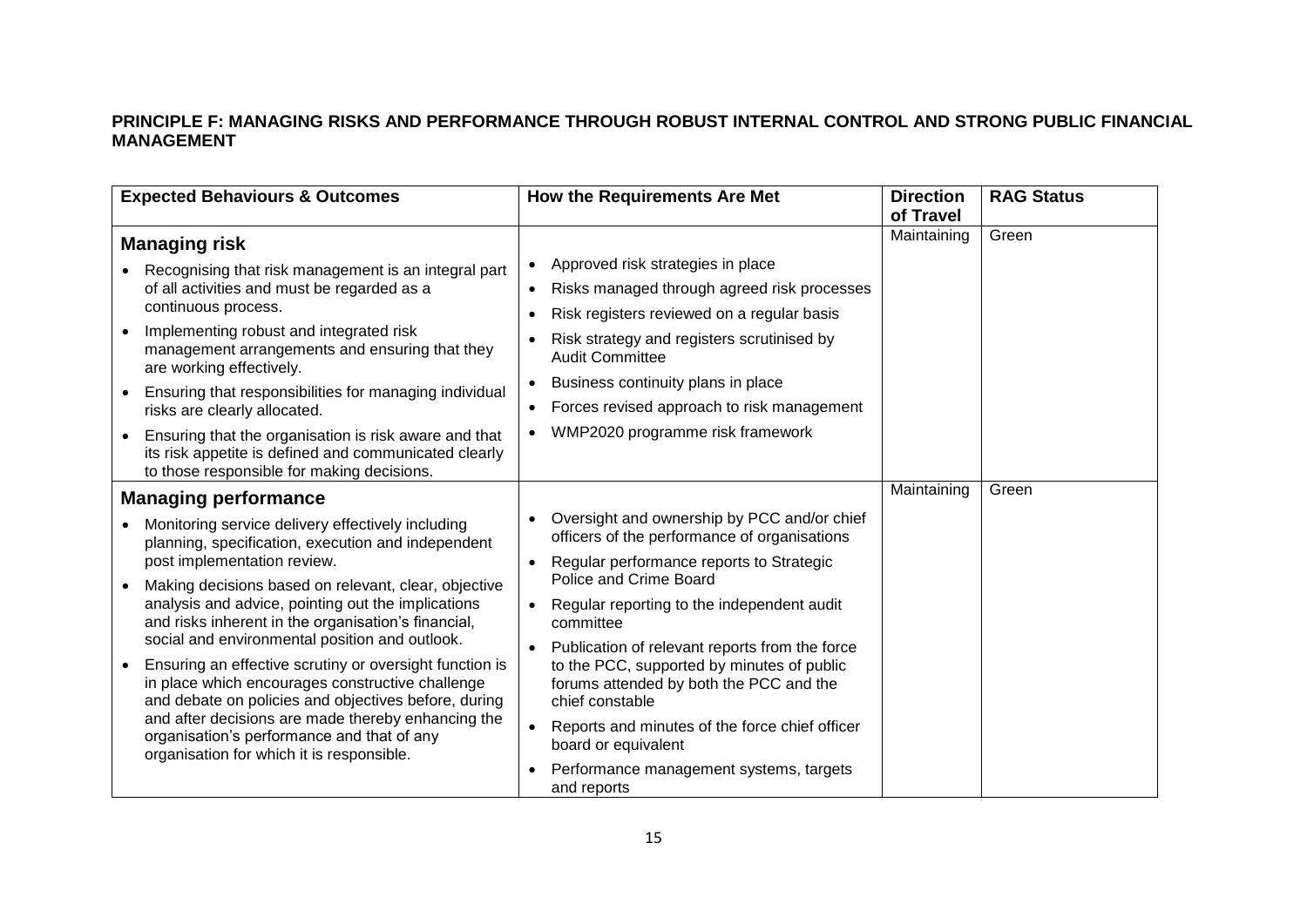|           | Providing the PCC and chief officers with regular<br>reports on service delivery plans and on progress<br>towards outcome achievement.<br>Ensuring there is consistency between specification<br>stages (such as budgets) and post implementation<br>reporting (e.g. financial statements). | $\bullet$<br>$\bullet$<br>$\bullet$<br>$\bullet$ | Benefits realisation plans and monitoring<br>reports<br>Grant monitoring returns and assessment<br>meetings<br><b>HMICFRS</b> reports<br>External scrutiny of performance by bodies<br>such as the police and crime panel<br>The budget and medium term financial<br>planning processes<br><b>Business plans</b><br>Quarterly performance reviews and other<br>mechanisms<br>Investment in data driven insights project |             |       |
|-----------|---------------------------------------------------------------------------------------------------------------------------------------------------------------------------------------------------------------------------------------------------------------------------------------------|--------------------------------------------------|-------------------------------------------------------------------------------------------------------------------------------------------------------------------------------------------------------------------------------------------------------------------------------------------------------------------------------------------------------------------------------------------------------------------------|-------------|-------|
|           | <b>Robust internal control</b>                                                                                                                                                                                                                                                              |                                                  |                                                                                                                                                                                                                                                                                                                                                                                                                         | Maintaining | Green |
|           | Aligning the risk management strategy and policies<br>on internal control with achieving the organisation's<br>objectives.                                                                                                                                                                  |                                                  | Framework of corporate governance, including<br>contract standing orders and financial<br>regulations                                                                                                                                                                                                                                                                                                                   |             |       |
|           | Evaluating and monitoring the organisation's risk<br>management and internal control on a regular basis.                                                                                                                                                                                    |                                                  | Fraud and corruption policy that is reviewed on<br>a regular basis                                                                                                                                                                                                                                                                                                                                                      |             |       |
|           | Ensuring effective counter fraud and anti-corruption<br>arrangements are in place.                                                                                                                                                                                                          | $\bullet$                                        | Regular reporting to Audit Committee by<br>professional standards department on cases<br>of any fraud                                                                                                                                                                                                                                                                                                                   |             |       |
|           | Ensuring additional assurance on the overall<br>adequacy and effectiveness of the framework of<br>governance, risk management and control is<br>provided by the internal auditor.                                                                                                           |                                                  | Commissioner's Strategic Policing and Crime<br>Board receives regular reports on the<br><b>Professional Standards Department</b>                                                                                                                                                                                                                                                                                        |             |       |
| $\bullet$ | Ensuring an independent audit committee or                                                                                                                                                                                                                                                  | $\bullet$                                        | Financial standards guidance                                                                                                                                                                                                                                                                                                                                                                                            |             |       |
|           | equivalent group or function, which is independent of<br>the executive and accountable to the PCC and chief<br>constable, provides a further source of effective<br>assurance regarding arrangements for managing<br>risks and maintaining an effective control                             | $\bullet$                                        | Risk management strategy                                                                                                                                                                                                                                                                                                                                                                                                |             |       |
|           |                                                                                                                                                                                                                                                                                             |                                                  | Risk management strategy/policy has been<br>formally approved and adopted and is<br>reviewed and updated on a regular basis                                                                                                                                                                                                                                                                                             |             |       |
|           |                                                                                                                                                                                                                                                                                             |                                                  | Risk based joint Internal Audit Plan                                                                                                                                                                                                                                                                                                                                                                                    |             |       |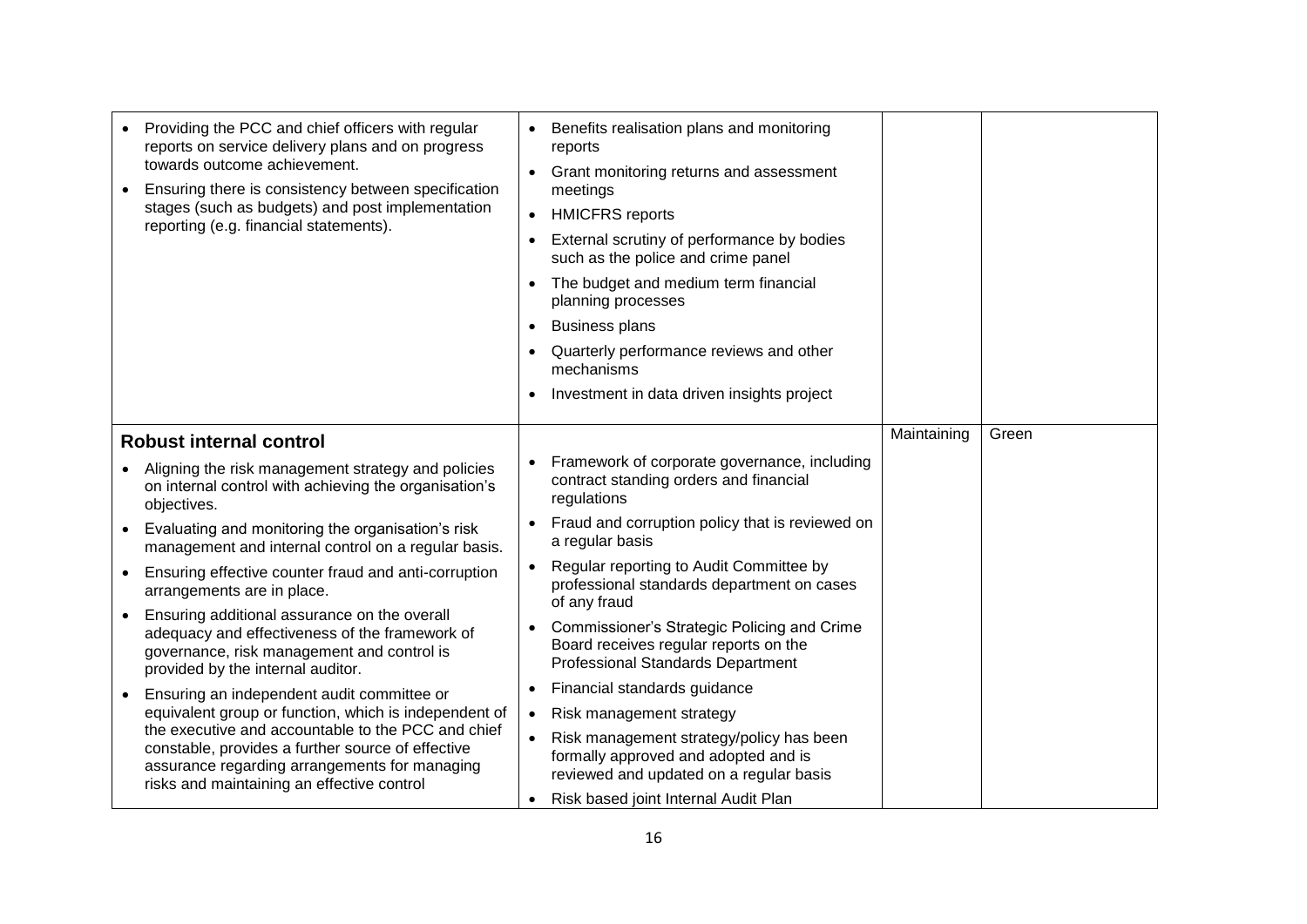| environment and that its recommendations are<br>listened to and acted upon. |                                                                                                       | control                | Annual report provides an opinion on<br>governance, risk management and internal                                                                                                                                             |             |       |
|-----------------------------------------------------------------------------|-------------------------------------------------------------------------------------------------------|------------------------|------------------------------------------------------------------------------------------------------------------------------------------------------------------------------------------------------------------------------|-------------|-------|
|                                                                             |                                                                                                       |                        | Compliance with the Code of Practice on<br>Managing the Risk of Fraud and Corruption<br>(CIPFA, 2014)                                                                                                                        |             |       |
|                                                                             |                                                                                                       |                        | Effective internal audit service is resourced<br>and maintained                                                                                                                                                              |             |       |
|                                                                             |                                                                                                       |                        | Independent audit committee complies with<br>best practice as outlined in Audit Committees:<br>Practical Guidance for Local Authorities and<br>Police (CIPFA, 2018) including terms of<br>reference, membership and training |             |       |
|                                                                             |                                                                                                       | $\bullet$              | Annual assurance statement produced by<br>audit committee                                                                                                                                                                    |             |       |
|                                                                             |                                                                                                       | $\bullet$              | External audit reports                                                                                                                                                                                                       |             |       |
|                                                                             |                                                                                                       |                        | Internal audit charter, planned external<br>inspection of Internal Audit - International<br><b>Internal Audit Standards</b>                                                                                                  |             |       |
| <b>Managing data</b>                                                        |                                                                                                       |                        | Role of the chief information officer defined                                                                                                                                                                                | Maintaining | Amber |
|                                                                             | Ensuring effective arrangements are in place for the                                                  |                        | Data protection policies and strategies in place                                                                                                                                                                             |             |       |
|                                                                             | safe collection, storage, use and sharing of data,<br>including processes to safeguard personal data. | $\bullet$              | Compliance with policies and strategies<br>including the specified information                                                                                                                                               |             |       |
|                                                                             | Ensuring effective arrangements are in place and                                                      |                        | requirements                                                                                                                                                                                                                 |             |       |
|                                                                             | operating effectively when sharing data with other<br>bodies.                                         |                        | Publication strategies including                                                                                                                                                                                             |             |       |
|                                                                             | Reviewing and auditing regularly the quality and                                                      | $\bullet$              | Information sharing protocols                                                                                                                                                                                                |             |       |
|                                                                             | accuracy of data used in decision making and<br>performance monitoring.                               | $\bullet$<br>registrar | Reports on the activity of the force crime                                                                                                                                                                                   |             |       |
|                                                                             |                                                                                                       |                        | Freedom of Information Act 2000<br>arrangements                                                                                                                                                                              |             |       |
|                                                                             |                                                                                                       | $\bullet$              | Complaints received records                                                                                                                                                                                                  |             |       |
|                                                                             |                                                                                                       |                        | • Partnership protocols and agreements.                                                                                                                                                                                      |             |       |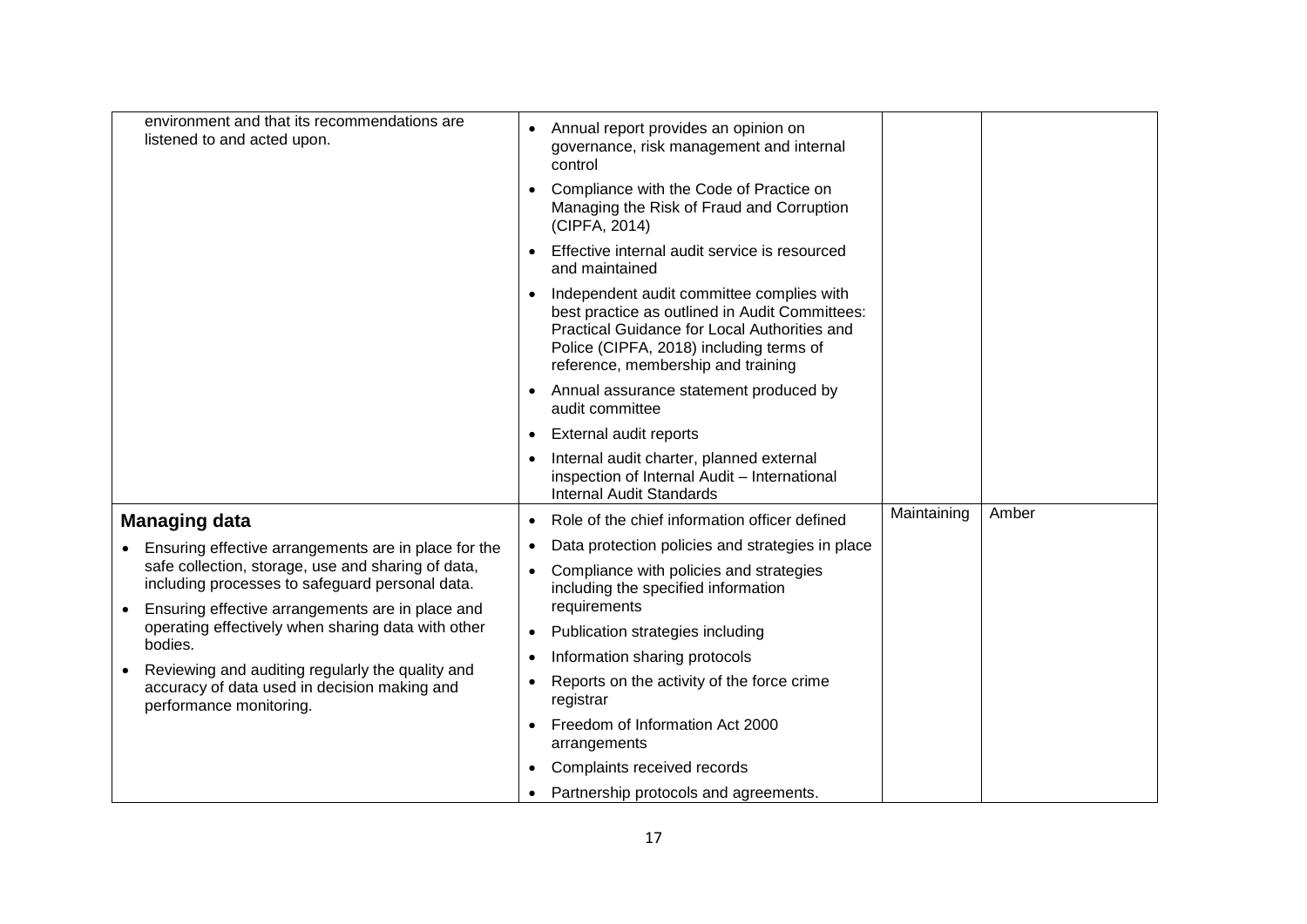|                                                                                                                                                                                                                                                                                                                                                     | <b>General Data Protection Regulations</b><br>requirements embedded with staff and<br>members being trained<br><b>Establishment of Ethics Committee</b>                                                                                                                                                                                                                                                               |             |       |
|-----------------------------------------------------------------------------------------------------------------------------------------------------------------------------------------------------------------------------------------------------------------------------------------------------------------------------------------------------|-----------------------------------------------------------------------------------------------------------------------------------------------------------------------------------------------------------------------------------------------------------------------------------------------------------------------------------------------------------------------------------------------------------------------|-------------|-------|
| Strong public financial management<br>Ensuring financial management supports both<br>long term achievement of outcomes and short<br>term financial and operational performance.<br>Ensuring well developed financial management<br>is integrated at all levels of planning and control,<br>including management of financial risks and<br>controls. | HMICFRS assessments and<br>recommendations<br>Internal audit reports<br>$\bullet$<br>Annual financial strategy<br>$\bullet$<br><b>Budget monitoring reports</b><br>Annual statement of accounts<br>Treasury management strategy and<br>monitoring reports<br>Annual audit letter<br>Receipt of unqualified audit opinion and VfM<br>conclusion<br>Plans in place to implement improvements in<br>system effectiveness | Maintaining | Green |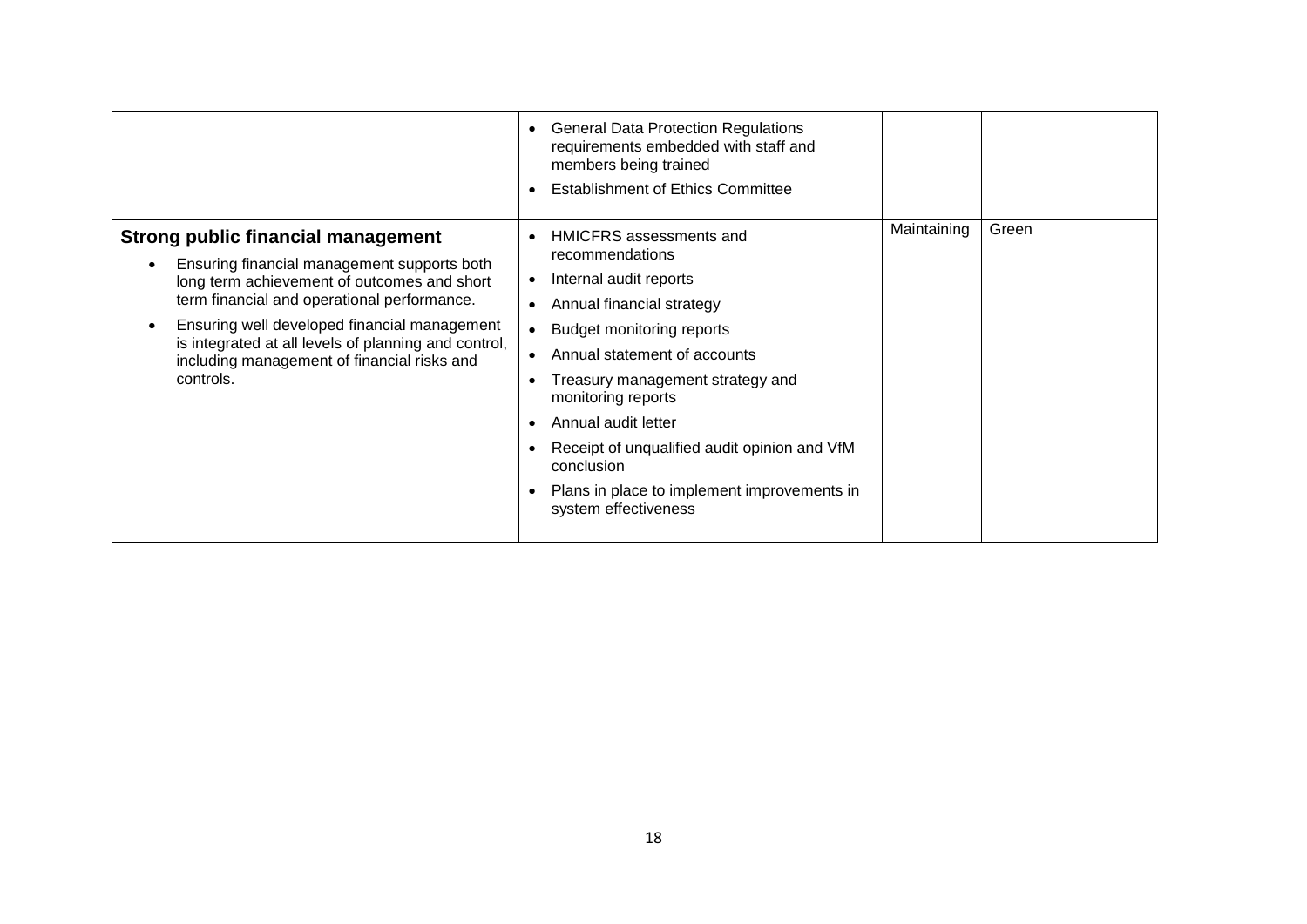### **PRINCIPLE G: IMPLEMENTING GOOD PRACTICES IN TRANSPARENCY, REPORTING, AND AUDIT TO DELIVER EFFECTIVE ACCOUNTABILITY**

| <b>Expected Behaviours &amp; Outcomes</b>                                                                                                                                                                   | <b>How the Requirements Are Met</b>                                                       | <b>Direction</b><br>of Travel | <b>RAG Status</b> |
|-------------------------------------------------------------------------------------------------------------------------------------------------------------------------------------------------------------|-------------------------------------------------------------------------------------------|-------------------------------|-------------------|
| Implementing good practice in transparency                                                                                                                                                                  | Annual report<br>$\bullet$                                                                | Maintaining                   | Green             |
| • Writing and communicating reports for the public and<br>other stakeholders in an understandable style                                                                                                     | Standard decision report template is used<br>consistently                                 |                               |                   |
| appropriate to the intended audience and ensuring<br>they are easy to access and interrogate.                                                                                                               | Information published on the website in<br>accordance with the Elected Local Policing     |                               |                   |
| • Striking a balance between providing the right amount<br>of information to satisfy transparency demands and                                                                                               | Bodies (Specified Information) Order 2011                                                 |                               |                   |
| enhance public scrutiny while not being too onerous to                                                                                                                                                      | Statement of accounts and AGS<br>$\bullet$                                                |                               |                   |
| provide and for users to understand.                                                                                                                                                                        | Reports to the police and crime panel<br>$\bullet$                                        |                               |                   |
|                                                                                                                                                                                                             | Publication (subject to confidentiality tests) of<br>reports presented to the PCC's board |                               |                   |
|                                                                                                                                                                                                             | PCC received an award for transparency                                                    |                               |                   |
| Implementing good practices in reporting                                                                                                                                                                    | Formal annual reports<br>$\bullet$                                                        | Maintaining                   | Green             |
| • Reporting at least annually on performance, value for                                                                                                                                                     | Annual financial statements<br>$\bullet$                                                  |                               |                   |
| money, and the stewardship of resources to                                                                                                                                                                  | Appropriate approvals<br>$\bullet$                                                        |                               |                   |
| stakeholders in a timely and understandable way.                                                                                                                                                            | HMICFRS assessments and responses                                                         |                               |                   |
| • Ensuring the PCC and chief officers own the results.                                                                                                                                                      | The external auditor's annual letter<br>$\bullet$                                         |                               |                   |
| • Assessing the extent to which the organisation is<br>applying the principles contained in the Framework                                                                                                   | Action plans to deal with specific matters<br>$\bullet$                                   |                               |                   |
| and publishing the results of this assessment including                                                                                                                                                     | Annual governance statement<br>$\bullet$                                                  |                               |                   |
| an action plan for improvement and evidence to<br>demonstrate good governance in action (the AGS).                                                                                                          | The PCC and force websites<br>$\bullet$                                                   |                               |                   |
| • Ensuring the performance information that<br>accompanies the financial statements is prepared on a<br>consistent and timely basis and the statements allow<br>for comparison with other similar entities. | Reports to the police and crime panel.                                                    |                               |                   |
| • Ensuring that the Framework is applied to jointly<br>managed functions as appropriate.                                                                                                                    |                                                                                           |                               |                   |